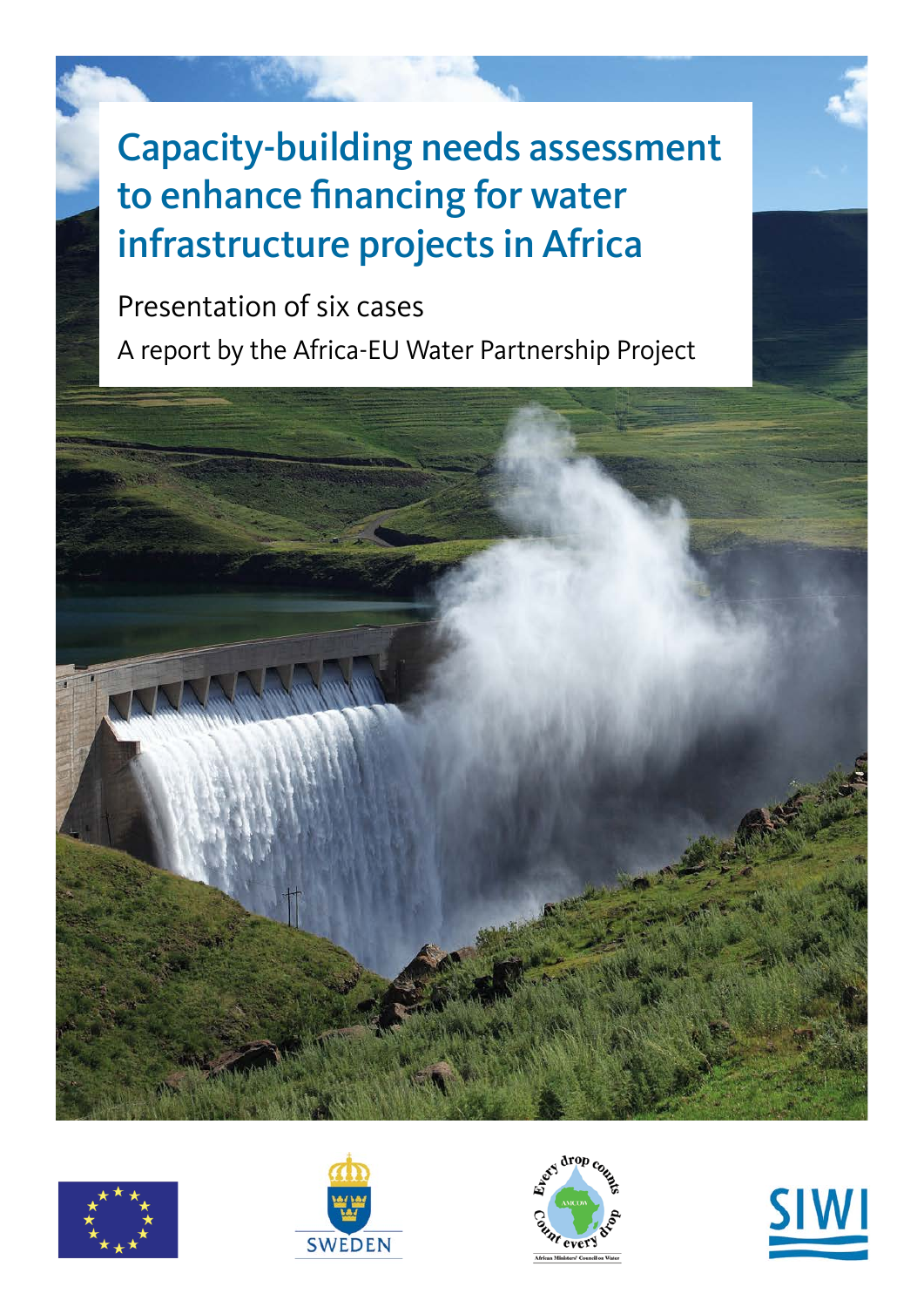#### **Capacity-building needs assessment to enhance financing for water infrastructure projects in Africa.**

Presentation of six cases

A report by the Africa-EU Water Partnership Project

This is a report from the Africa-EU Water Partnership Project (AEWPP) – a project implemented by Stockholm International Water Institute (SIWI) on behalf of the European Union (EU), the African Ministers Council on Water (AMCOW), and the Government of Sweden. The project was financed by the European Commission. This report was financed by the International Centre for Water Cooperation (ICWC) hosted by SIWI under the auspices of UNESCO.

Copyright © 2020, Stockholm International Water Institute, SIWI

Cover photo: AdeleD/Shutterstock

ISBN: 978-91-88495-19-8

How to cite: Eriksson, M. and Said. S., 2020. *Capacity-building needs assessment to enhance financing for water infrastructure projects in Africa. Presentation of six cases*. A report by the Africa-EU Water Partnership Project. Stockholm: International Centre for Water Cooperation, Stockholm International Water Institute.

Editing and layout: Green Ink (www.greenink.co.uk)

Stockholm International Water Institute Box 101 87 | SE-100 55, Stockholm, Sweden Visiting Address: Linnégatan 87A [www.siwi.org](http://www.siwi.org)







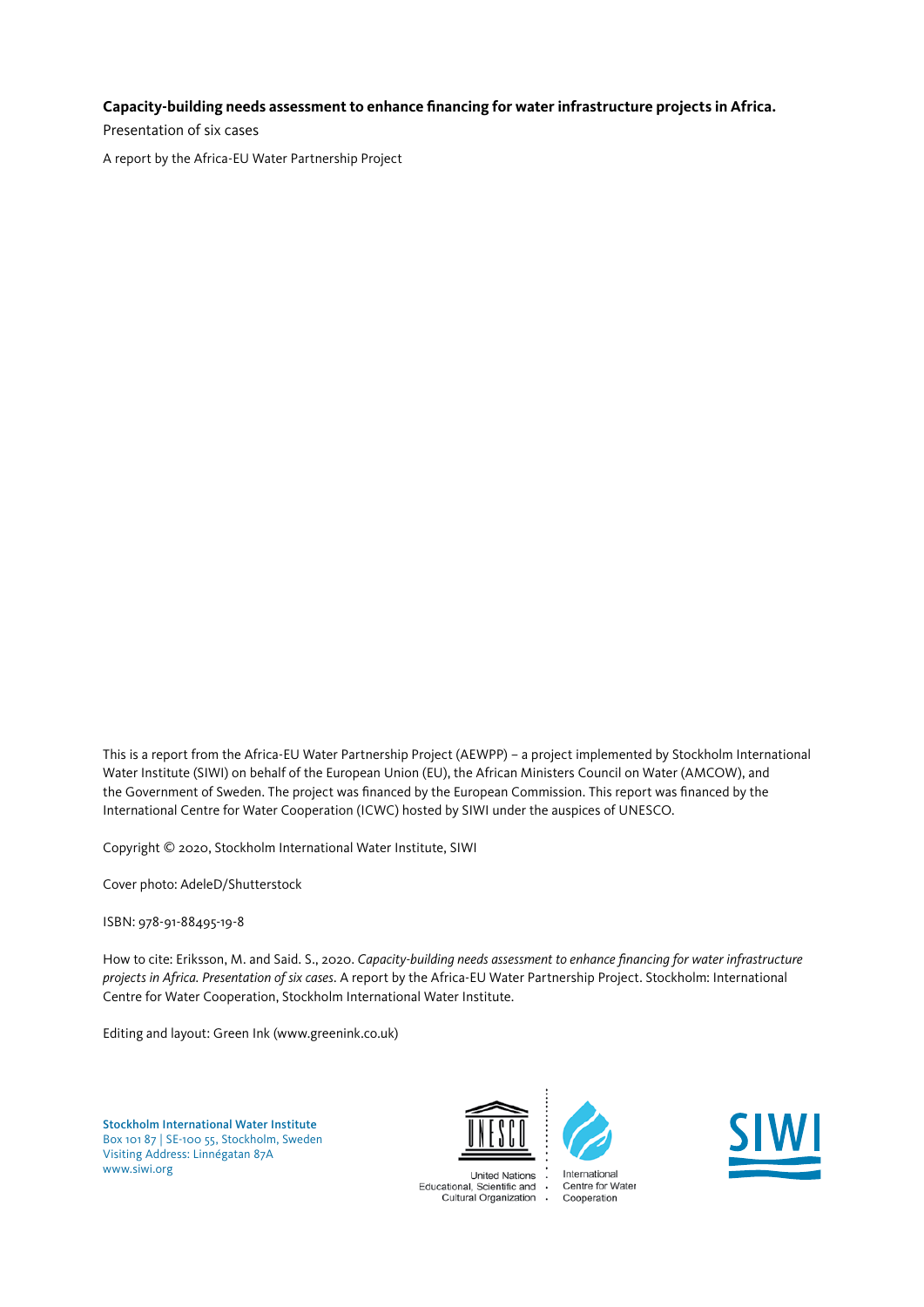## **Contents**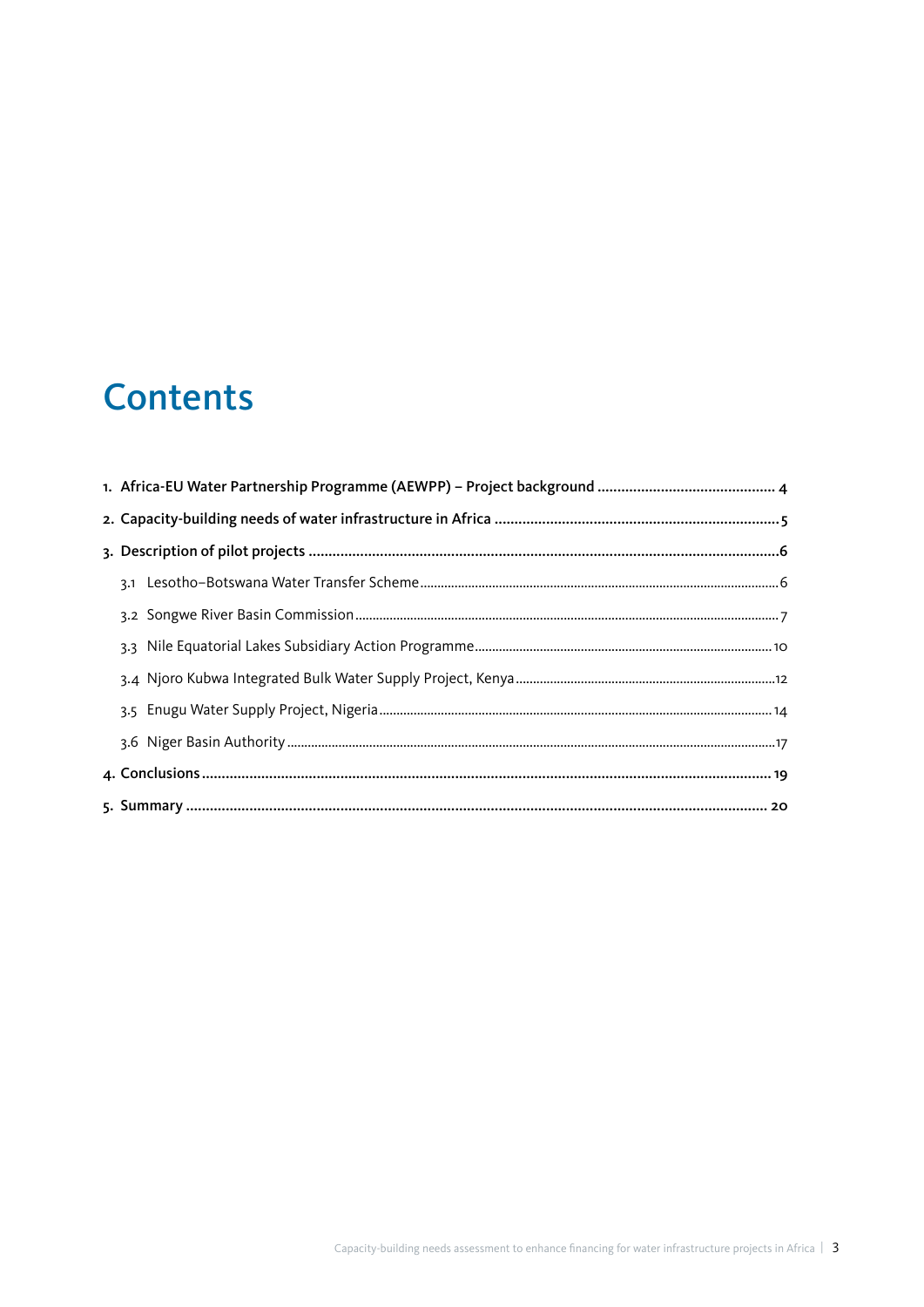## <span id="page-3-0"></span>1. Africa-EU Water Partnership Programme (AEWPP) – Project background

The financing and development of water<br>infrastructure is foundational to achieving the<br>Setting the setting of the set of the SDG  $\geq$  B Sustainable Development Goals (SDGs). Recent studies have raised the alarm that, despite efforts, the global community is not on track to achieve the water and sanitation targets outlined in SDG 6, and other connected targets.

The Africa-EU Water Partnership Project (AEWPP) is a joint undertaking by the European Union, the African Ministers Council on Water, and the Government of Sweden through the Swedish International Development Cooperation Agency (Sida), implemented by the Stockholm International Water Institute (SIWI). The AEWPP seeks to improve financial viability of water infrastructure projects in Africa by targeting obstacles to accessing capital.

A key component of the AEWPP is to facilitate investment in water governance by identifying capacitybuilding and institutional development needs with a focus on infrastructure finance. Currently, there is a large gap between the need for water infrastructure investments and potentially available funding. A major obstacle contributing to this gap is that many of the implementing agencies are not sufficiently credible in terms of financial management and reporting. Accountability and transparency of the organizations and how financial resources are handled may not be robust enough for investors to make financial commitments. The project aims to identify capacitybuilding that could help overcome these obstacles. This report summarizes capacity-building assessments undertaken of six pilot projects as part of the overall AEWPP, including recommendations for ongoing engagement and support.



Photo: Mats Eriksson/SIWI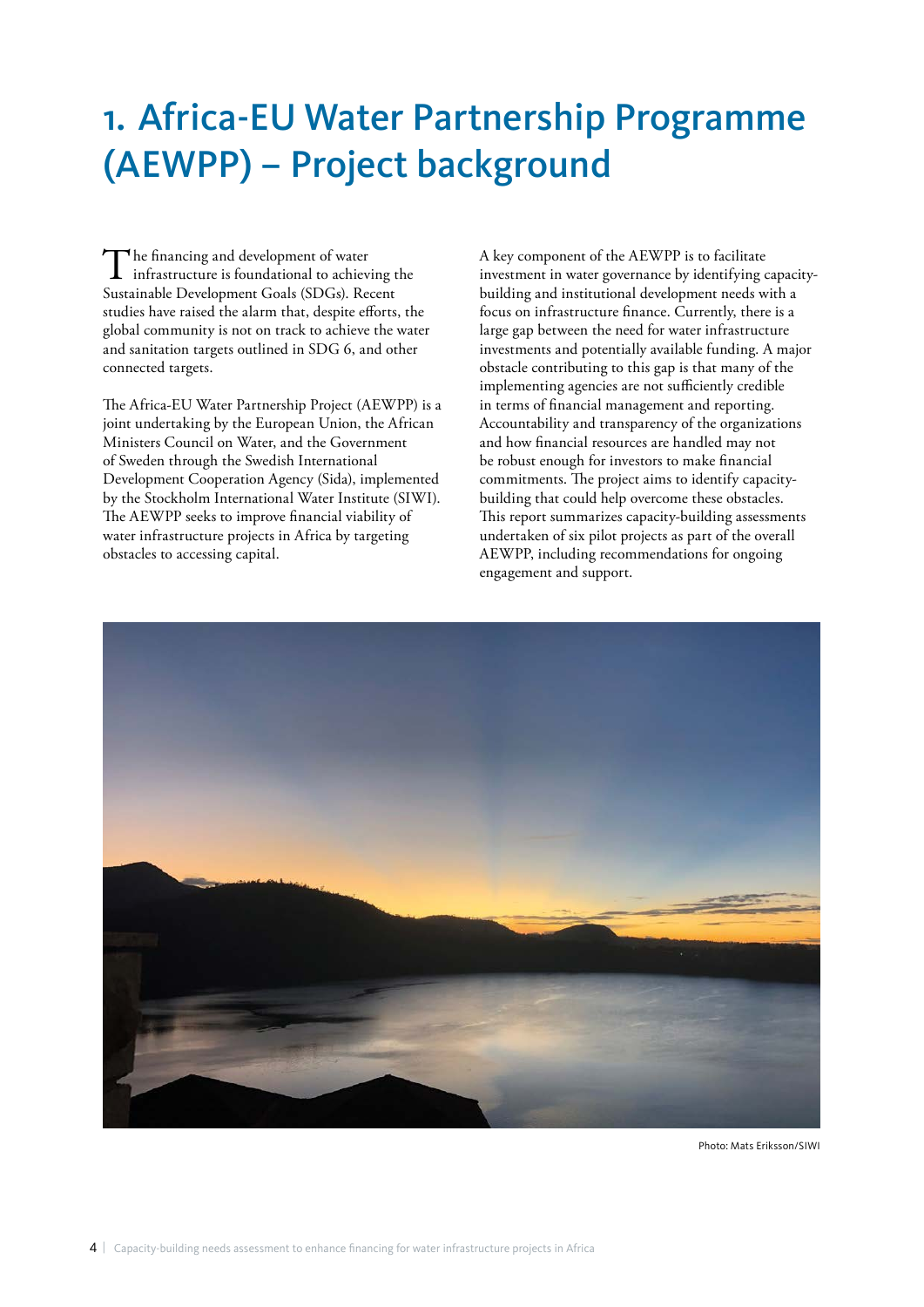## <span id="page-4-0"></span>2. Capacity-building needs of water infrastructure in Africa

The economic, demographic, and political landscape<br>in Africa has changed dramatically in the past two decades, ushering in a new era of opportunities and challenges across a range of sectors, including water. Water supply and sanitation are basic requirements for human development, but it is estimated that there is an annual funding gap of over USD 11 billion for water infrastructure in Africa. Given the demands placed on national budgets by diverse development needs, such as education and health care, closing the gap will require participation from and risk-sharing by a range of actors, including international development partners, national governments, and the private sector.

Regional water cooperation has tremendous potential to drive economic development. Many African countries have significant natural resources at their disposal – key sources for growth and development – but are constrained in the degree to which they can access credit to trigger the investments needed to harness these resources. Promoting growth while simultaneously reducing the pressure on the resources and making growth inclusive and sustainable is a major challenge for them. The increasingly close connections (nexus) between water, energy, and food security need to be considered in analysing trade-offs and enhancing synergies.

One strategic sector challenge is transboundary water management for regional economic development and integration, where improved water management can be viewed as a regional public good, while failure to manage water resources would be a 'tragedy of the commons'. Regional frameworks for action need to be strengthened and investment mobilized to achieve water, food, and energy security, protect water ecosystems, and mitigate competition between countries over scarce water resources. Investments in water infrastructure (storage, transfer, treatment, and reticulation) are currently insufficient for water resources to fully contribute to national development and local livelihoods.

Part of the reason for African governments' lack of access to sufficient credit for infrastructure development is insufficient investment in the soft aspects of infrastructure, such as capacity-building, training, and raising integrity levels, all of which contribute to improved governance frameworks. These governance frameworks are essential for lowering the risk profile associated with specific infrastructure projects and attracting the participation of a range of investors. A regional approach to the development of waterrelated infrastructure is needed, based on cooperation between governments and other stakeholders, and with sufficiently robust governance frameworks in place.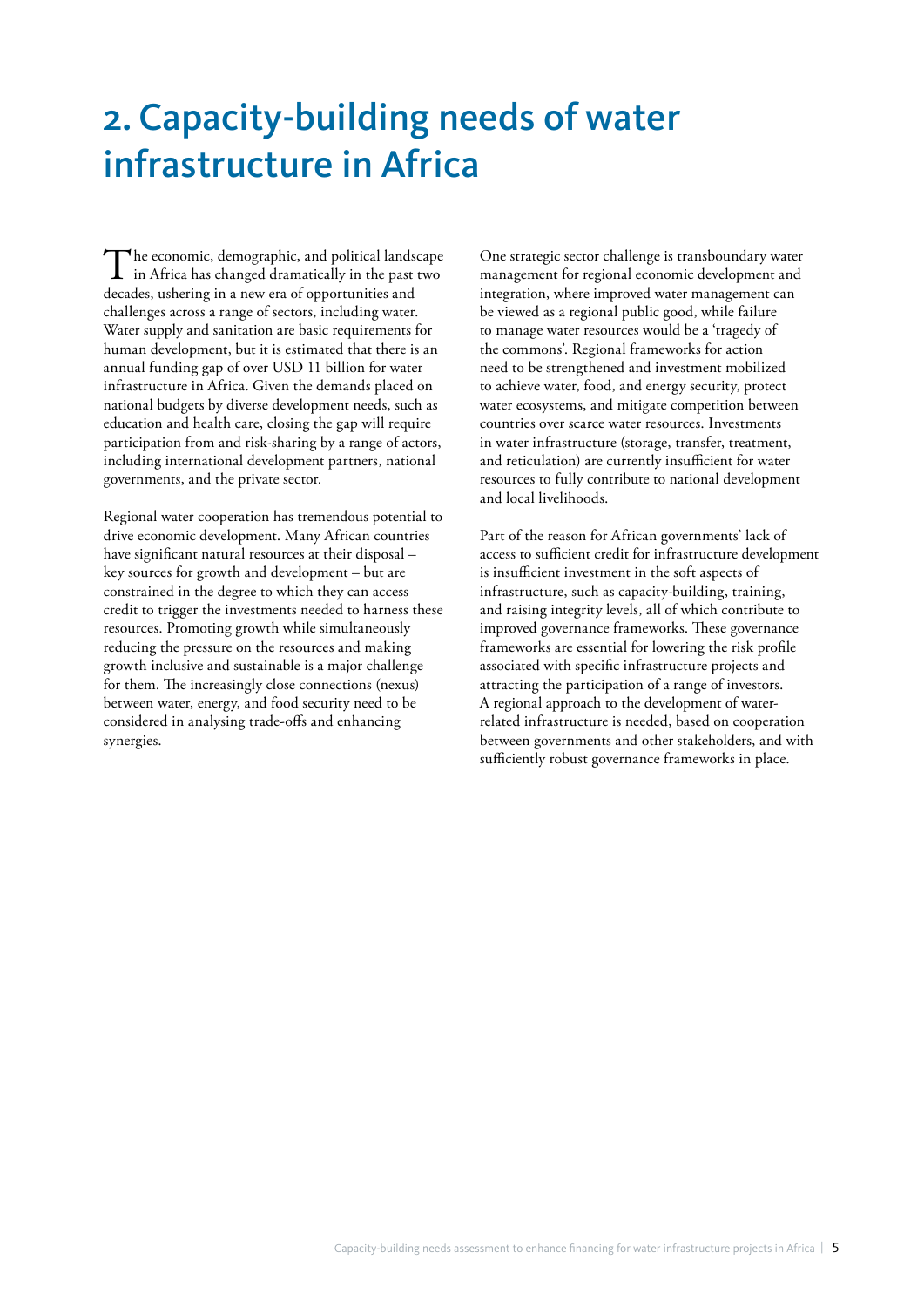## <span id="page-5-0"></span>3. Description of pilot projects

### 3.1 Lesotho–Botswana Water Transfer Scheme

#### 3.1.1 Background

The Orange-Senqu River Commission<br>
(ORASECOM) was established by the four countries sharing the river basin – Botswana, Lesotho, Namibia, and South Africa – to promote the equitable and sustainable development of the resources of the Orange-Senqu River. ORASECOM provides a forum for consultation and coordination between the riparian states to promote integrated water resources management and development within the basin.

The highest body of ORASECOM is its Council, which is supported by a secretariat and a series of task teams that manage projects. The Council serves as technical advisor to the four countries on matters related to the development, utilization, and conservation of the water resources of the basin. The small ORASECOM secretariat is located in Johannesburg, South Africa. It is jointly financed by the four countries.

ORASECOM will host the planned Lesotho–Botswana Water Transfer (L-BWT) Scheme, which is intended to supply water to Botswana, Lesotho, and South Africa from the Makhaleng Dam in Lesotho – part of the Lesotho Lowlands Water Supply Scheme – through a water conveyance pipeline of approximately 700 km from Lesotho, through South Africa, to Botswana. The Scheme will address critical water needs in the two largest economies in the region: Botswana is predicted to run out of water by 2025 if new water sources are not found, and the proposed water conveyance system will pass through areas in South Africa where there are currently unmet water needs.

The Orange-Senqu basin is already of major economic importance to South Africa and Lesotho, contributing approximately 26 per cent and 100 per cent, respectively, to each country's gross domestic product (GDP). The L-BWT may also generate electricity from hydropower (optional, subject to study outcomes). Thus, revenue generation for Lesotho will further increase,

and land under irrigation will be expanded with commensurate increase in food security in Lesotho. Finally, the project will contribute to increased climate resilience and long-term security of water supply for communities in Botswana, Lesotho, and South Africa, with subsequent socio-economic benefits.

#### 3.1.2 Capacity-building needs

The L-BWT Scheme is currently led by a Joint Study Management Committee consisting of six experts from each of the riparian countries. The knowledge and skills of this committee are crucial for how the project is taken forward. Therefore, this group of experts should be a major target group for additional capacity-building. The ORASECOM secretariat itself is another.

Robust knowledge of law and regulations is crucial. Countries may need to enact laws and there is a need for legal expertise and advice in relation to the transboundary development and management of these shared water resources. Eventually, it will be necessary to set up a legal and institutional framework to ensure sustainable operation and maintenance of the scheme.

Financing expertise also needs strengthening. The Committee, as well as the secretariat, will benefit from a thorough understanding of the entire array of existing financial instruments and financing pathways. To this end, a sound understanding of public–private partnership (PPP) and how such financial models could contribute to the realization of the project would be desirable.

A well-founded knowledge of the socio-economic conditions and the implications of the project is highly desirable. This field of knowledge is extremely important for the principal actors to be aware of and to defuse any potential negative impacts of the project on local communities, their livelihoods, and their human rights.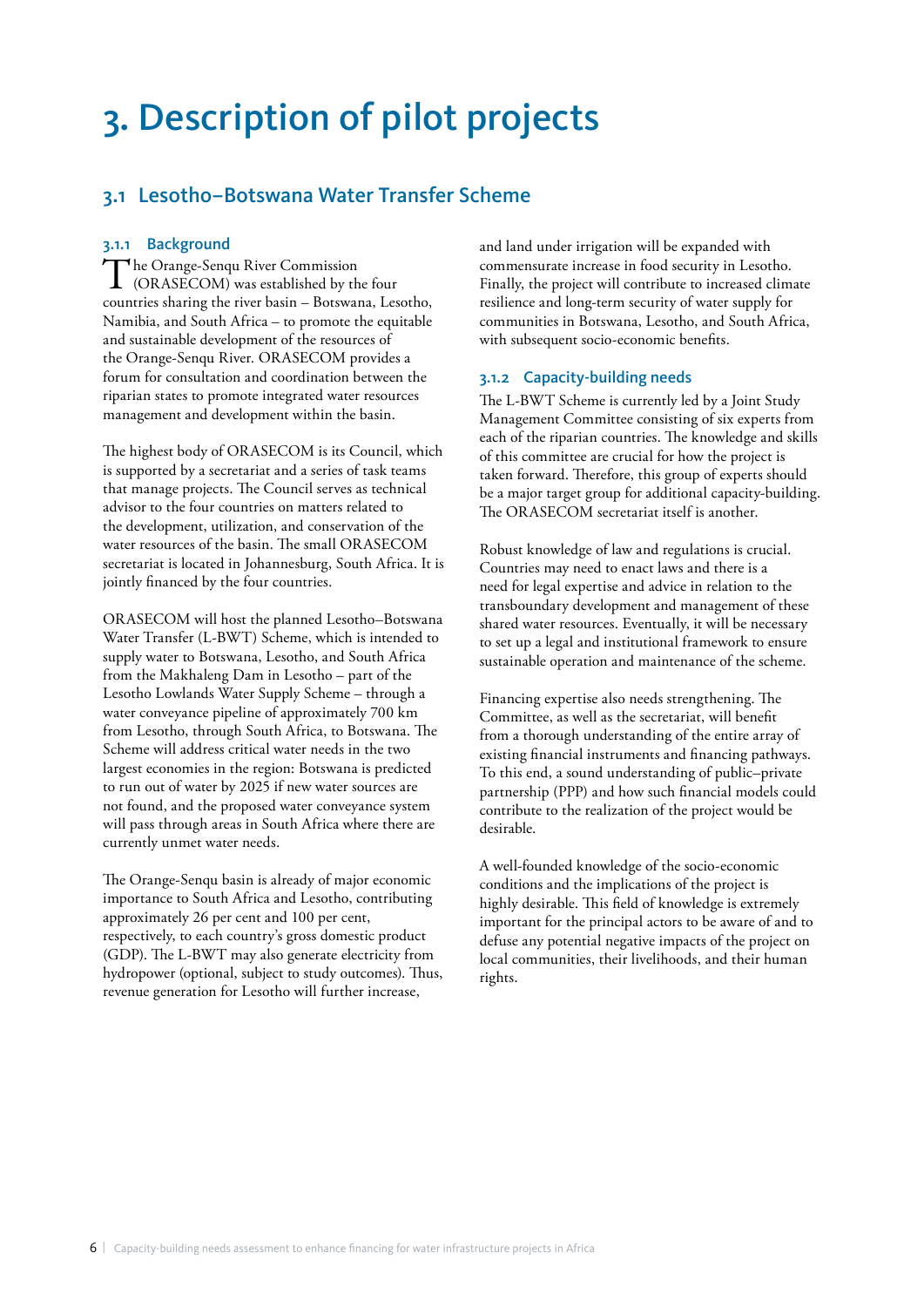### <span id="page-6-0"></span>3.2 Songwe River Basin Commission

The Detailed Design and Investment Preparation Project of the Songwe River Basin Development Programme (DDIPP – SRBDP)

This section is based on a discussion with staff at the Secretariat of the Songwe River Basin Commission in Kyela, Tanzania, August 2019.

#### 3.2.1 Background

The governments of Tanzania and Malawi have established the Songwe River Basin Commission (SRBC) to manage the water resources and related development of the Songwe River basin. The Commission was inaugurated on 11 March 2019 by the two countries' ministers of water.

The Songwe River is about 200 km long and its basin covers a surface area of  $4,243 \text{ km}^2$  with a population well over 340,000 (2013). The initial rationale for a project on the Songwe River was to address the frequent shifting of the international border between the two countries due to the river's meandering, and related cut-off of ox-bow lakes, in the lower part of the river.

The preliminary study basically focused on developing feasible options for the stabilization of the Songwe River course. The two governments realized that it was not feasible to carry out the river course stabilization measures as a stand-alone project and that it was necessary to consider structural investments for river stabilization in a broader basin development perspective. Therefore, the project was upgraded into the basin-wide and comprehensive Songwe River Basin Development Programme aimed at supporting economic growth and poverty alleviation in the entire basin.

A feasibility study prepared in 2003 identified potential areas of intervention in terms of the development of irrigated agriculture, hydropower production, flood control, stabilization of the river course, upgrading of water supply, fisheries development, promotion of tourism, and the need to create an enabling institutional environment for joint management of the shared water resources. The SRBC is this enabling institution and has a secretariat based in Kyela, Tanzania.

The Detailed Design and Investment Preparation Project of the transboundary Songwe River Basin Development Programme (DDIPP – SRBDP) is funded through the African Development Bank (AfDB), with financial resources jointly provided by the African Water Facility (AWF) and the New Partnership for Africa's Development's Infrastructure Project Preparation Facility (NEPAD-IPPF), and contributions from the governments of the United Republic of Tanzania and the Republic of Malawi. As part of the

SRBDP, a business plan has been prepared for the SRBC. This plan, valid for 2015–2025, will be used to solicit support, resources, and funding that is critical for realizing the aspirations of the Shared Vision 2050 and the goals specified in the SRBDP.

The SRBDP consist of several large projects in 9 categories and with 26 sub-projects. The main projects are listed in Table 1 with anticipated costs. The main entry point and anchor to all other activities is the construction of the Lower Songwe Dam and hydropower plant at an estimated cost of USD 550 million. All other projects depend on the implementation of this initial dam. The governments of Malawi and Tanzania are planning to try to access soft loans for the realization of this project. Subsequent projects, though, may have different types of blended finance, including PPPs and private sector investments.

The highest decision-making body of the Commission is the Council of Ministers with representatives from both countries. The Commission also have a Joint Steering Committee to which the Executive Secretary of the SRBC secretariat reports. The secretariat consists of nine staff members, including the Executive Secretary. This document presents a brief assessment of capacitybuilding needs of the SRBC – increased capacity is anticipated to help the Commission move the project ideas further towards getting funded and implemented.

Table 1. Main projects of the Songwe River Basin Development Programme (SRBDP) and their estimated cost

| Project                                                               | Cost (USD)  |
|-----------------------------------------------------------------------|-------------|
| Lower Songwe Dam and hydropower<br>plant (180.2 MW)                   | 550,000,000 |
| Irrigation schemes (6,200 ha)                                         | 99,000,000  |
| Water supply projects (urban and rural;<br>460,000 people)            | 22,000,000  |
| Institutional and environmental measures                              | 13,000,000  |
| Priority social infrastructure (roads,<br>schools, health centres)    | 3,000,000   |
| Sub-total priority investments                                        | 687,000,000 |
| Rural electrification (118,000 people =<br>60% of population in 2025) | 90,000,000  |
| Social infrastructure                                                 | 42,000,000  |
| Economic development                                                  | 8,000,000   |
| Detailed design middle dam                                            | 2,000,000   |
| Sub-total other investments                                           | 142,000,000 |
| <b>Grand total</b>                                                    | 829,000,000 |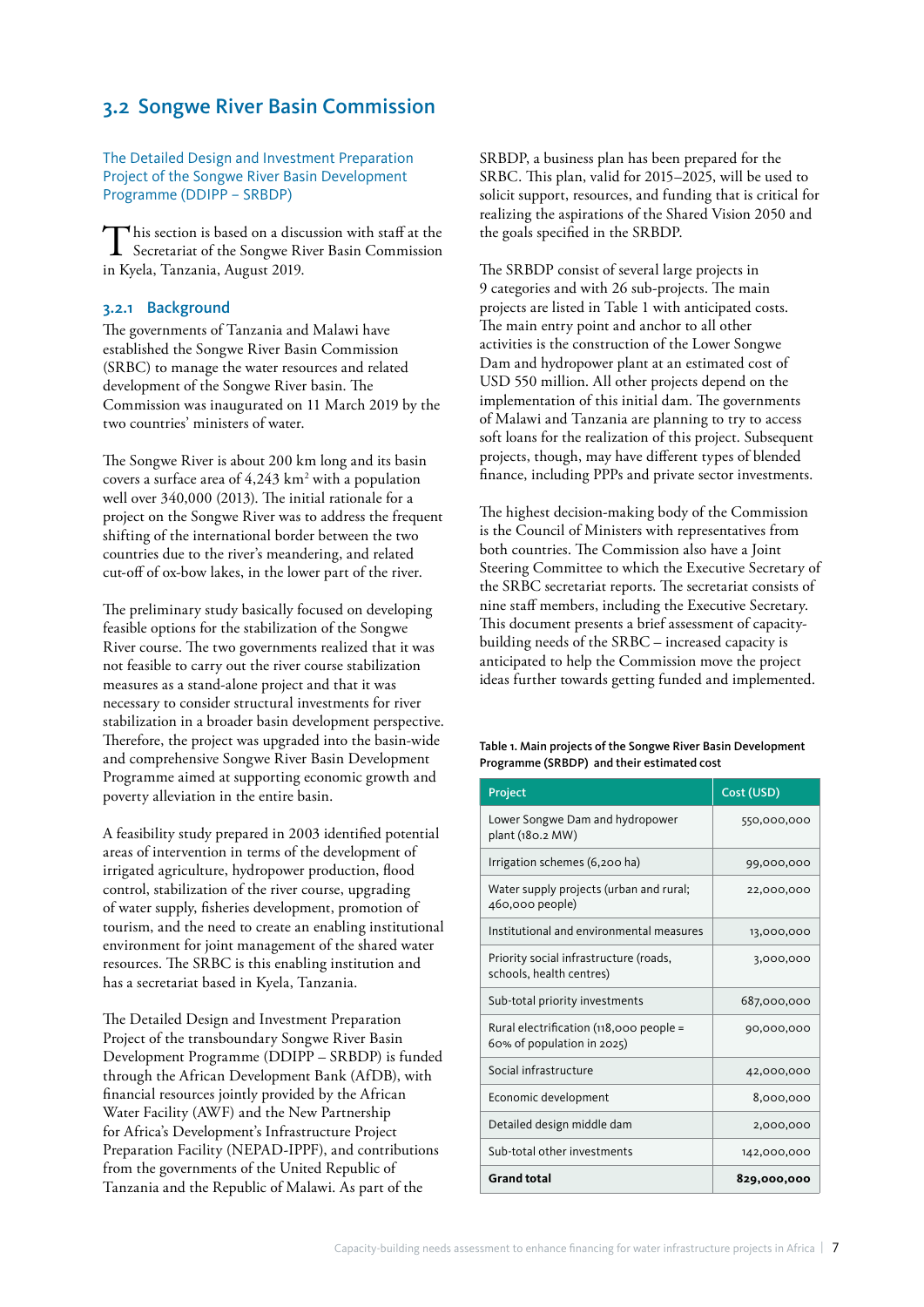#### 3.2.2 Capacity-building needs

The following topics for capacity-building were identified.

- 1. Capacity to update the financial model and plan to suit soft loans as a means of funding the construction of the Lower Songwe hydropower dam. This will enable the Commission to support the ministries of finance in Tanzania and Malawi, which are expected to apply for soft loans to implement the project.
- 2. Financial management and support system. The current staff responsible for financial management and reporting of the secretariat are barely sufficient to undertake this task. In addition, all financial monitoring and reporting is done manually using Microsoft Office software (Excel and Word). Staff capacity needs to be upgraded through recruitment of additional staff, training on financial management, and introduction of a information technology-based financial management system that can keep track of the financial flow, aid reporting, and help avoid human errors in the operation.
- 3. Procurement and contracting capacity. As the responsibilities and duties of the secretariat

increase, the pressure to undertake procurements and contracting of consultants and operators will increase. Capacity in this field is of the utmost importance to ensure proper use of funds and reduce mismanagement of funds and resources.

- Legal know-how and capacity. In conjunction with increased responsibilities it will take on, the secretariat will need to have adequate state-ofthe-art legal capacity in house to ensure that, for example, procurement and contracting activities are undertaken in the most effective way and ensure that the Commission is always acting in sound legal environments. Recruitment of a legal adviser is recommended.
- 5. Information and communications technology (ICT). The secretariat has an urgent need to strengthen its capacity in ICT. This crucial support function needs to be strengthened through recruitment. ICT capacity is also needed to enable current (and future) staff to communicate about their work in a more efficient manner.
- 6. Awareness training in cross-cutting issues. The Commission has a need for regular training on basic cross-cutting issues, such as gender equality, human rights, poverty alleviation, social inclusion,



The Katse dam wall in Lesotho, Orange-Senqu river basin. Photo: AdeleD/Shutterstock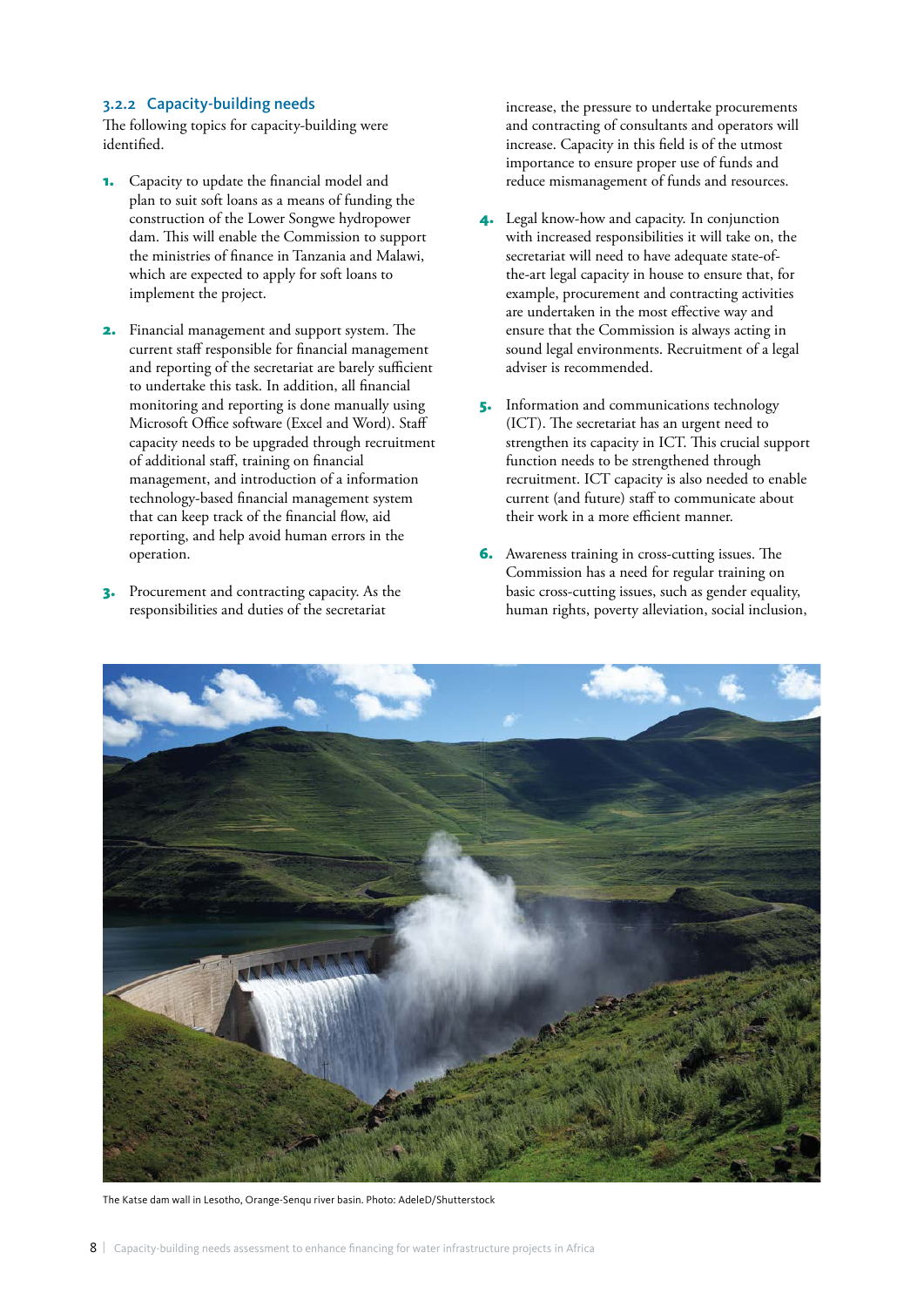and climate change. Training of current (and future) staff in these matters needs to be scheduled into annual plans with refresher training on a regular schedule. Gender matters should address the work the organization is carrying out as part of its operations as well as in house.

#### 3.2.3 Target groups for capacity-building

There are several stakeholder groups related to the SRBC and the programme it is implementing, that require some level of capacity-building. First and foremost is the team at the secretariat of the Commission itself, where the entire range of different types of capacity-building would be relevant. Capacitybuilding could range from short one-day courses to on-the-job training, as well as more comprehensive education packages. In addition, the secretariat needs to be strengthened through recruitment of additional staff, particularly for ICT, finance, and legal capacity, and technical expertise related to the environment, energy, and agriculture. Currently, the Executive Secretary holds much of the technical expertise, but recruitment of two additional technical experts is under way (social infrastructure and community participation experts).

The next group relevant for capacity-building is the members of the Joint Steering Committee of the Commission and the Council of Ministers. For these groups, only very short capacity-building or awarenessraising activities would be relevant because of the time constraints of these stakeholders. Strengthening the capacity of this group is strategic since they are in decision-making positions for the SRBDP.

Another stakeholder group of great importance is the district-level officials in Tanzania and Malawi. These officials, primarily working in the fields of agriculture, land use, irrigation, and community development, should ideally have strong capacity since they are important links between the Commission and communities, and may find themselves both in advisory and decision-making roles.

Finally, farmers and small-scale local business ventures need capacity-building to be as effective as possible in their activities and thereby ensure a positive outcome of the entire programme.

#### 3.2.4 Forthcoming activities

The Global Environment Facility (GEF) has recently approved a grant of USD 6.4 million to implement one of the lead projects: 'Strengthening Transboundary Cooperation and Integrated Natural Resources Management in the Songwe River Basin'. This project will encompass four main components: (1) enhancing transboundary management and institutional capacity; (2) improving early warning, disaster risk management, and monitoring measures; (3) community-based demonstrations of integrated natural resources management and conservation; and (4) knowledge, monitoring, and evaluation.

As part of this project, some capacity-building of the SRBC will take place, particularly under components 1 and 4. Under component 1, strengthening of the Commission in terms of knowledge, planning, finance, and other aspects will ensure a working and effective bi-country Commission by strengthening catchment planning, management, and operationalization of the SRBDP.

More specifically, institutional support to the SRBC will focus on organizational development, financial planning/management, and resource mobilization, so that longer-term sustainability (operational, administrative, fiscal, etc.) can be assured. This institutional support will comprise the preparation of SRBC action, annual, and periodic work plans to guide the Commission and basin districts; training and technical assistance in strategic planning, project management, information management, and financial management; formalization of the regulatory framework and agreements; and training on integrated water resources management and ecosystem-based approaches, with consideration of climate adaptation and gender, also including district offices. Finally, the Commission intends to design and manage a basin-level monitoring and evaluation system.

Any interventions targeting support to capacitybuilding of the SRBC should ideally relate to the GEF project (described above) to ensure that capacitybuilding efforts are complementary and strategic.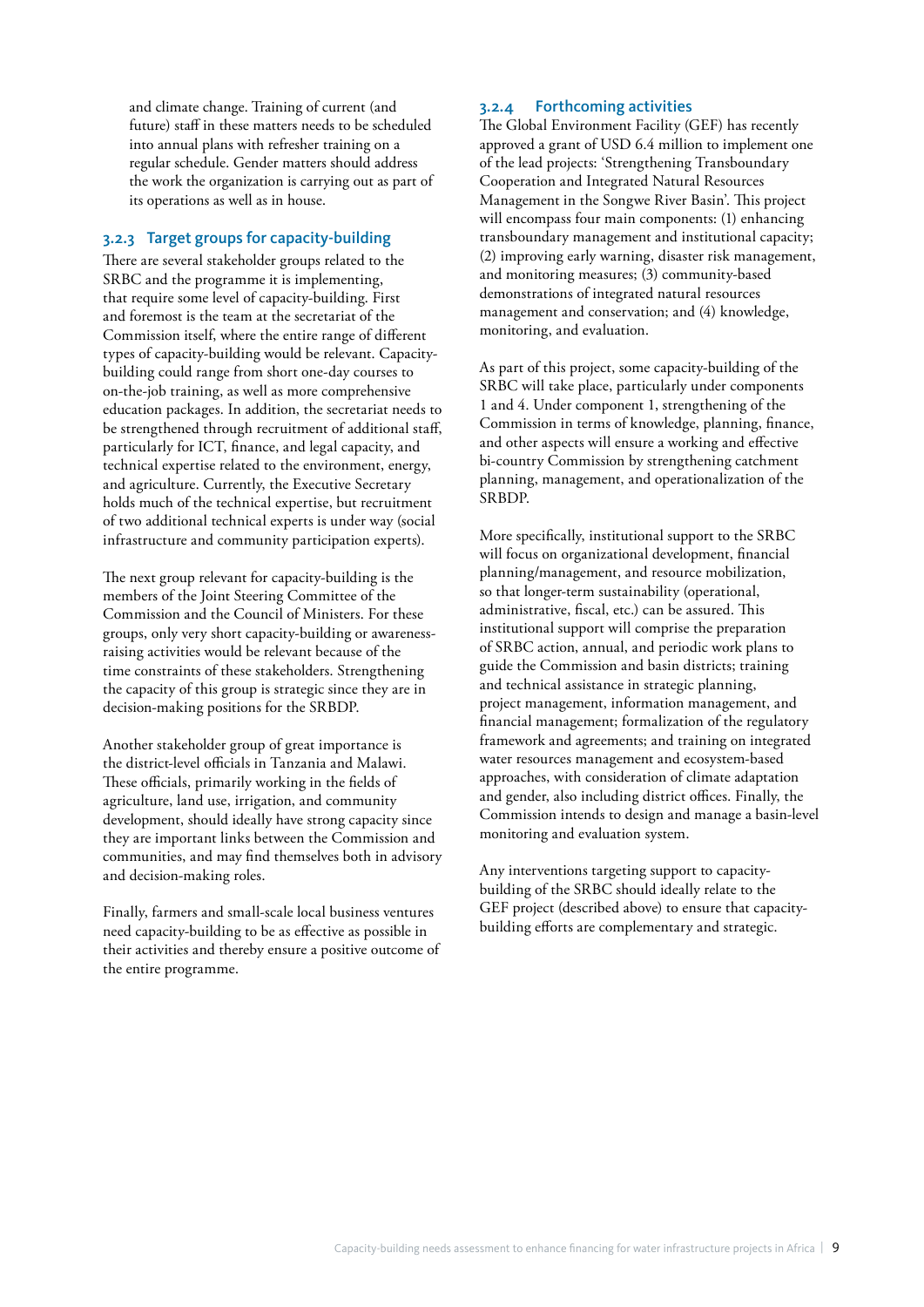### <span id="page-9-0"></span>3.3 Nile Equatorial Lakes Subsidiary Action Programme

#### 3.3.1 Background

The Nile Equatorial Lakes Subsidiary Action<br>Program (NELSAP) is one of two investment programmes under the Nile Basin Initiative (NBI), which is a partnership of most of the Nile riparian states effective since 1999. The NBI seeks to develop the river in a cooperative manner, share substantial socio-economic benefits, and promote regional peace and security through its shared vision of "sustainable socioeconomic development through the equitable utilization of, and benefit from, the common Nile Basin water resources".

NELSAP's mission is to "contribute to the eradication of poverty, promotion of economic growth and reversal of environmental degradation" in the Nile Equatorial Lakes Region. The role and mandate of NELSAP is to

"facilitate, support and strengthen the identification, preparation and implementation supervision processes for NELSAP projects for the benefit of all riparian countries".

NELSAP promotes investments in power development and trade, river basin management and development, agricultural trade and productivity, and fisheries and watershed management. It oversees the implementation of jointly identified projects and promotes cooperative inter-country and in-country investment projects related to the common use of the Nile basin's water resources. NELSAP countries are Burundi, Democratic Republic of Congo (DRC), Egypt, Ethiopia, Kenya, Rwanda, South Sudan, Sudan, Tanzania, and Uganda. NELSAP has demonstrated effectiveness in the coordination of multi-country preparation of complex regional projects.



Murchison Falls in Uganda on the White Nile. Photo: PRILL/Shutterstock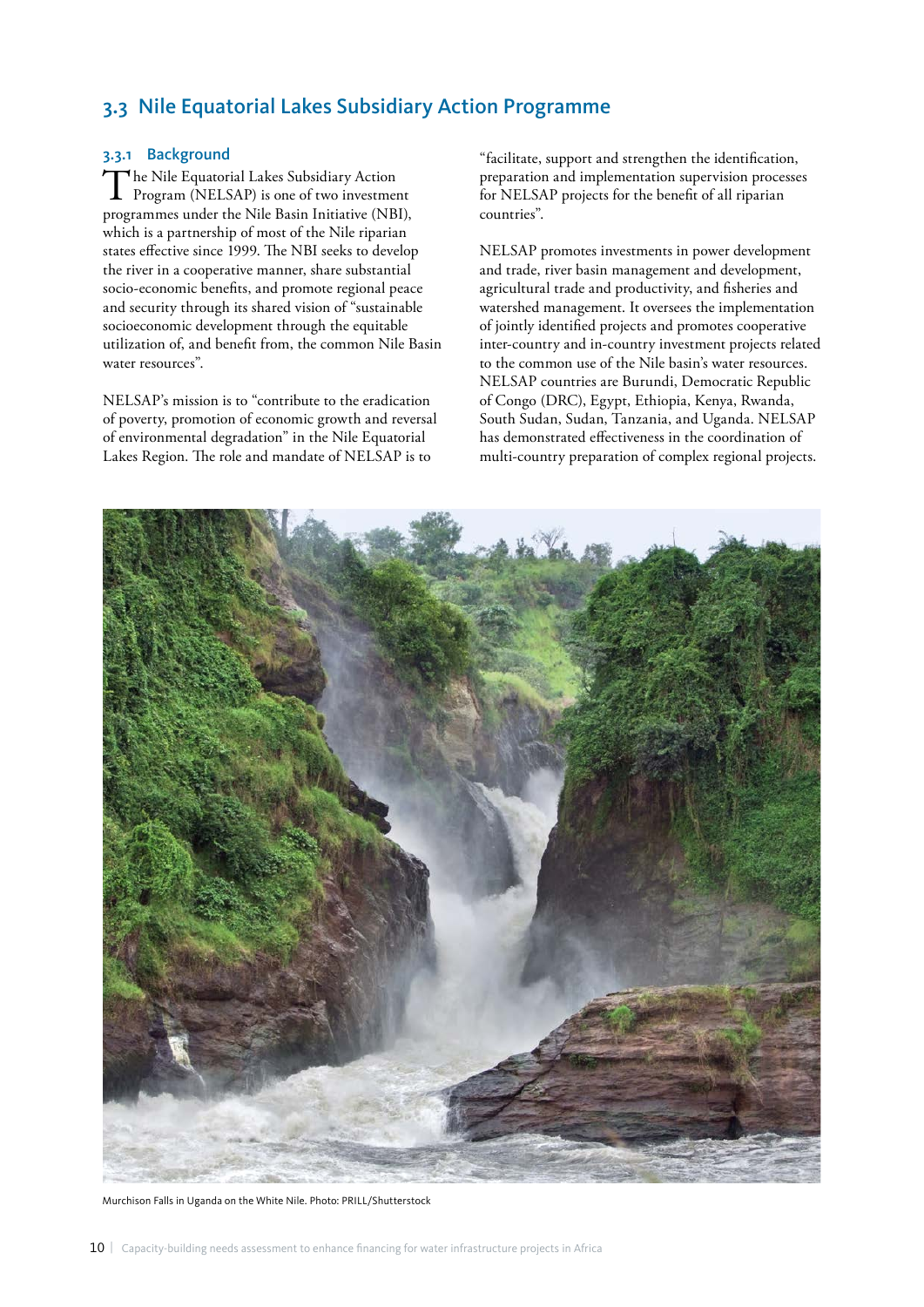For instance, the NBI/NELSAP Coordination Unit (CU) has been facilitating the implementation of the Regional Rusumo Falls Hydroelectric Project, which is a joint project between Burundi, Rwanda, and Tanzania with the total cost of USD 340 million funded by the World Bank for the power-generation plant and USD 121 million by AfDB for the 220 kV transmission lines. Once this project is completed, it will generate 80 MW of power to directly benefit Burundi, Rwanda, and Tanzania and indirectly contribute to the regional and continental power grids, whereby non-project countries could also benefit.

The NELSAP-CU also prepared the studies for the Interconnection of Electric Grids of The Nile Equatorial Lakes Countries of Burundi, DRC, Kenya, Rwanda, and Uganda. The project preparation studies were funded by Sida to the tune of SEK 5 million (USD 570,000). The project objective is to improve access to electricity in member countries through increased crossborder sharing of energy and power; it consists of the construction of 220 kV and 400 kV interconnection of electricity networks of the countries.

During the project implementation stage, the individual countries contracted and supervised the construction, while NELSAP-CU coordinated the regional component of holding regional meetings to review and update on progress of project implementation.

#### 3.3.2 Capacity-building needs

Considering current project financing and implementation management challenges, NELSAP needs to improve its human resources capacity, particularly in project financial structuring and implementation management. In 2019, NELSAP approached SIWI to organize a capacity-building workshop for its staff and member countries on promoting PPP as an alternative financing model. The PPP introduction workshop was organized by SIWI in October 2019 with the aim to help NELSAP and the nine NEL member countries to improve the financial structuring and implementation management of their ongoing and future infrastructure projects.

During the workshop, NELSAP presented the two projects and pointed out some weaknesses in finance structuring and management challenges. Example weaknesses highlighted are risk analysis and management, lack of due-diligence study, business case development, environmental impact assessment, and land acquisition plan – all important parts of project implementation in which NELSAP has encountered challenges during the implementation of its projects. NELSAP has also experienced difficulties with procurement, and ensuring project funding source, operation, and maintenance during the implementation of some projects. In addition, NELSAP seeks to address technical and operation performance challenges by adopting a strategy of separating infrastructure investment and ownership from service operation. So far, this has included improving service delivery through optimal PPPs in investment, management, and delivery of water services. One of the capacity areas for NELSAP would be advancing their knowledge for setting up PPP models.

It is essential to have adequate human resources, institutional and legal frameworks, and considerable administrative capability – otherwise it will not be easy to establish a successful PPP models. This can be ensured by having a consolidated experience, expertise, and strategic approach to the use of PPP. As stated in the Guidebook of United Nations Economic Commission for Europe (UNECE), there is a need to increase the capacity of governments and partners at all levels to implement PPPs successfully.

#### 3.3.3 Target groups

NELSAP has two main sub-programmes: (1) Water Resources Management and Development Sub-program, and (2) Power Development and Trade Sub-program. Both these teams have different mandates to deliver quality projects. For the capacity-building programme, the NELSAP senior management team, coordination unit, and regional focal points in the member countries would be the target groups.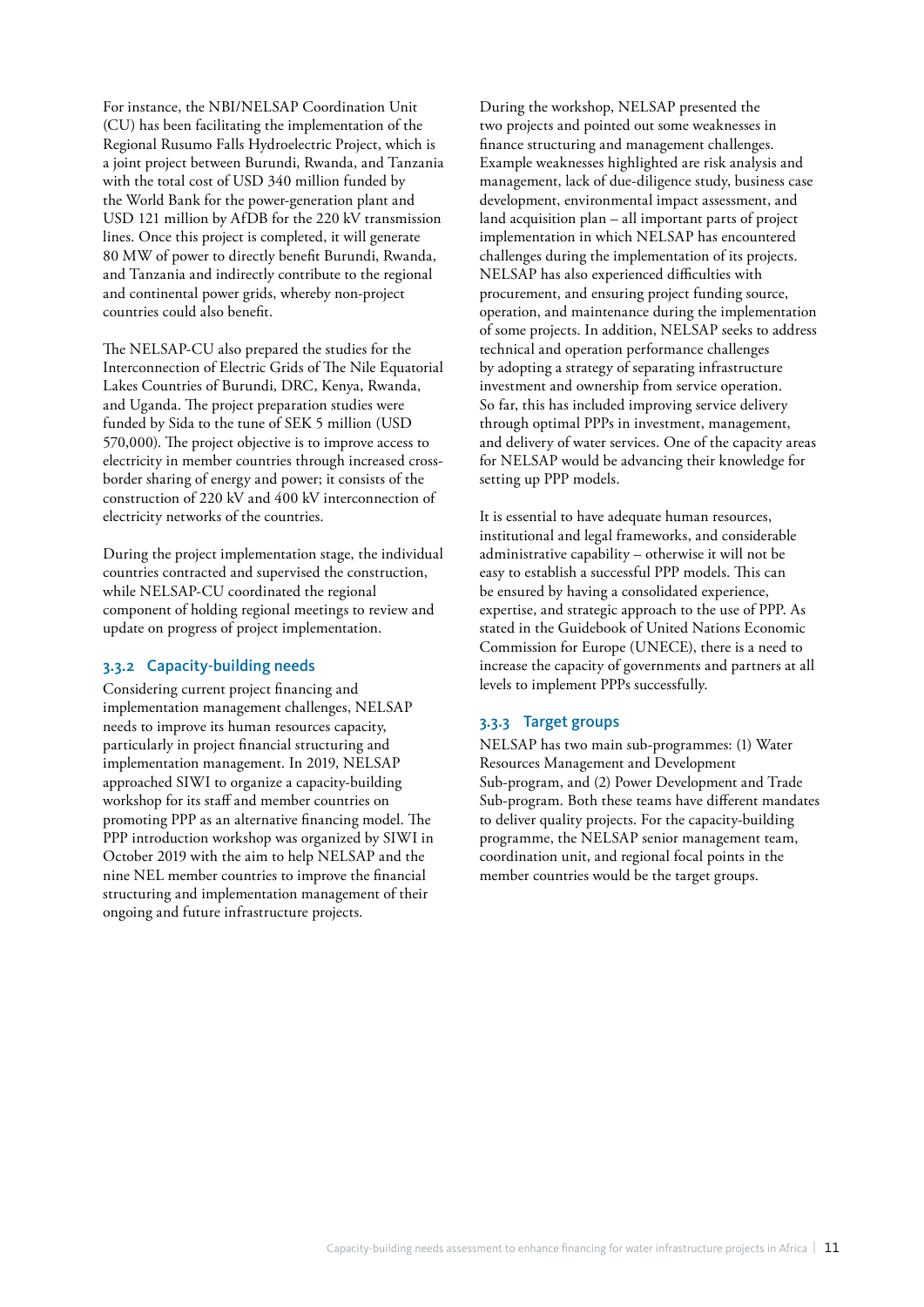### <span id="page-11-0"></span>3.4 Njoro Kubwa Integrated Bulk Water Supply Project, Kenya

#### 3.4.1 Background

The Njoro Kubwa Integrated Bulk Water Supply<br>Project intends to design, build, own, and operate infrastructure for the production and transmission of potable water from a surface-water source for delivery and sale to Taita Taveta County in Kenya.

A company (Miraadi Water) has been formed, co-owned by Headstream Water Solutions and the Kenya Innovative Finance Facility for Water (KIFFWA), and with the purpose to develop this bulk water supply. In the county, the water will provide services to three main projects/off-takers: (1) an agricultural irrigation scheme, (2) a meat production business, and (3) a municipality.

The estimated cost of the bulk water supply development project is USD 64 million. The project idea and development is still in its infancy and, as it proceeds, potential financiers could be AfDB, Dutch Development Bank, and Development Bank of Southern Africa (DBSA).

#### 3.4.2 Capacity-building needs

In order to strengthen the project to achieve its goals, to reduce risks related to the project, and thereby to make it more financially viable – which in turn will increase the likelihood of attracting funding for the project – capacity-building needs have been identified.

Capacity-building needs can be identified on three different levels (tiers). Tier 1 is related to the project designer, developer, and implementer, Miraadi Water and its owners. Tier 2 is related to the three buyers of water: the irrigation scheme represented by a farmers' cooperative, the meat factory represented by a private company/association, and the private water utility owned by the county. Tier 3 is related to skills among the workers within the Tier 2 entities – for example, farmers, abattoir workers, and water technicians.

#### *Capacity-building tier 1*

The capacity-building of the developer of the project (Miraadi Water) should aim to increase their ability to package and present the project in an attractive format, suitable both for grant providers and for private investors. For an investor or financier to come on board, Miraadi Water needs to show strong ability to govern the project from its initial planning, construction, and implementation phase to the continued operational, maintenance, and business management. To attract funding, Miraadi Water needs to show good understanding of a variety of dimensions, including development and sustainability matters linked to poverty alleviation, human rights and social inclusion, environmental and social impact, climate

change mitigation and adaptation, as well as business management and technical know-how related to water infrastructure development. Much of this kind of expertise may be taken on board through short- and long-term consultancies, but a certain amount of knowledge is also desirable in house. A good start would be to support Miraadi Water to develop a business plan for the construction and operation of the bulk water supply.

#### *Capacity-building tier 2*

Capacity-building on this level intends to strengthen the performance of the three intended buyers of water from the bulk water supplier. The more successful these three entities are in their businesses, the greater the demand for water from the bulk provider will be and the more secure the bulk water supply project will be. The main consumer of the bulk water supply will be the irrigation scheme, followed by households in the municipality, while around 20 per cent of the water supply is expected to be used for the meat production.

**Tavevo Water and Sewarage Co Ltd.** This water utility company was established in 2006 and is operating commercially with the mandate to provide adequate water and sanitation services in urban areas in Taita Taveta County. The company has been well established for several years, and has sufficient staff, but there is a need to strengthen the capacity of its performance to secure payment for the services provided. Currently, about 40 per cent of the water is not accounted for. The company needs capacity support to reduce the amount of unaccounted-for water, which in turn would increase the financial performance. Capacity-building of the Tavevo water utility is needed in three main areas.

- 1. General training of staff in management and operations, including financial management and administrative support. The need for this kind of training to a large extent has its background in the fact that the water utility has a fairly large staff turn-over rate. Thus, there is a need to broaden key knowledge and skills within the organization to ensure that the utility does not suffer if key staff should leave.
- 2. Capacity support to reduce the unaccounted-for water. Support here is needed in two areas. One is technical, with the purpose of improving the infrastructure and reducing leakages. The water supply infrastructure was built around 40 years ago and there is probably a need for upgrading. The other is administrative and management, with the goal of improving the billing system and ensuring effective collection of revenues. In addition, means and methods to identify and connect new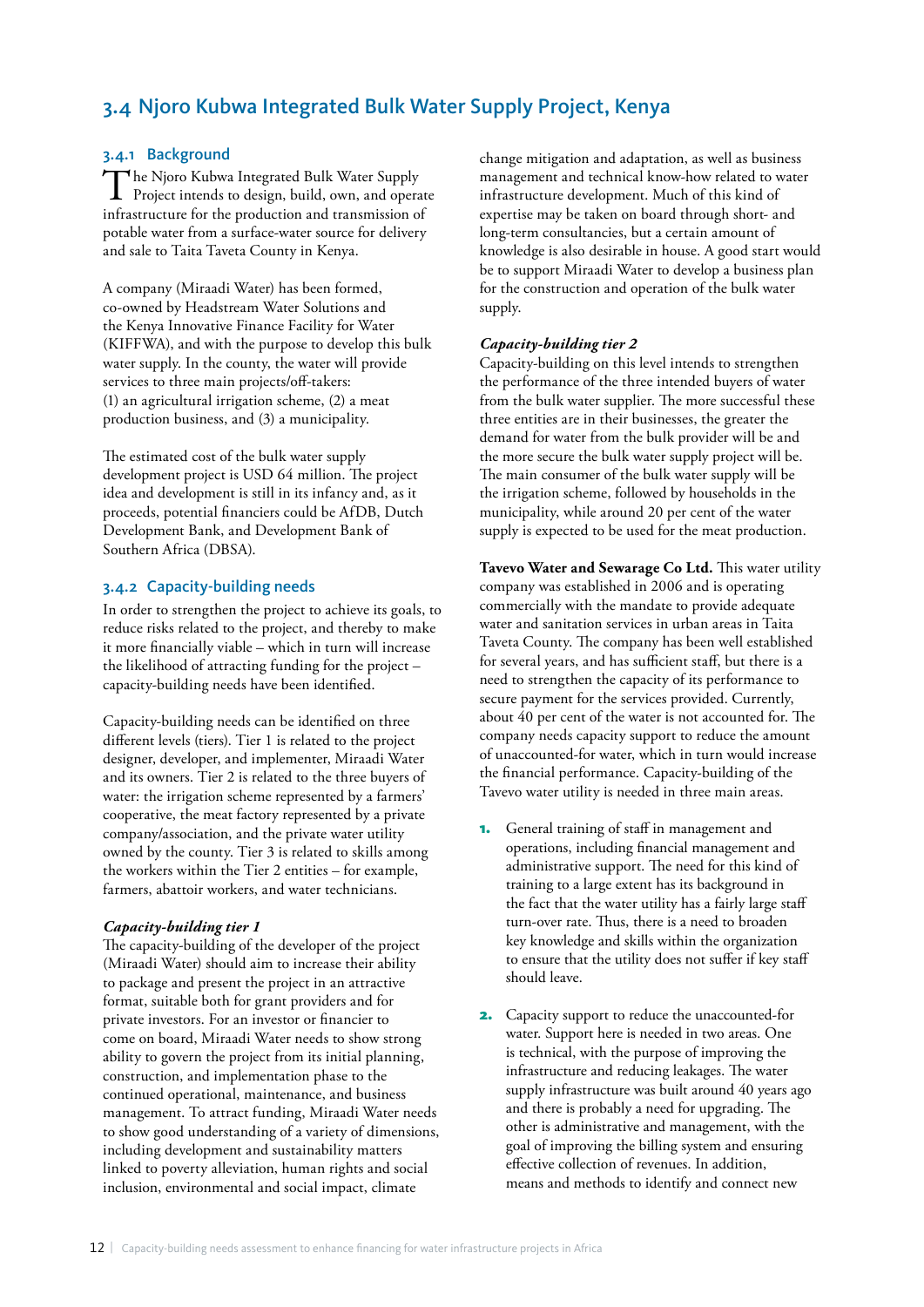customers (households) to the supply system will also be crucial. Currently, only about 10 per cent of the population in the county has a piped water connection.

3. Capacity support to develop the infrastructures related to the distribution of the water, while taking into account the company's limited financial capacity. Knowledge would be shared about projectfinancing (off-balance sheet) mechanisms that would allow (a) fundraising (mostly grants based) for the envisioned infrastructures, and (b) securing the future additional water revenues (or part thereof) for the benefit of the Njoro Kubwa Integrated Bulk Water Supply Project.

#### **Agricultural irrigation scheme – farmers'**

**cooperative.** The farmers' cooperative was formed in 2017 and encompasses 700 farmers. A chairperson and a treasurer have been identified (elected by the farmers' community), but that is about as far as they have got, so the capacity-building need is great. The total planned irrigated agriculture area is around 10,000 acres (around 40 km2 ). The intention is to set up a management company, owned by the cooperative, to manage the irrigation scheme and market the products. To this end there is a substantial need for training in all aspects of business management and administration. This will include commercial principles, governance structure, and financial management.

**Meat production.** An association has been formed with a chairperson and a treasurer identified. The supply chain and the market are basically identified. In the current set-up, cattle from Taita Taveta County are being transported to Mombasa by the coast where slaughtering takes place, and much of the meat is

then sold for export to the Middle East market. In the forthcoming business model, the main task is to set up an abattoir (slaughterhouse) in the county to facilitate the entire supply chain from cattle to packaged meat on site. The capacity-building needs include business and administration management, institutional governance and management, and financial management. There may also be more technical training needs in relation to livestock keeping and meat production, abattoir management, and halal slaughtering principles and practices.

#### *Capacity-building tier 3*

The third level of capacity-building aims more at the 'grass-roots level'. For the irrigated agriculture it may encompass training of farmers in irrigated agriculture, choice of crop varieties, how and when to irrigate, planting and harvesting practices, when and how to apply fertilizers and pesticides.

For the meat production, it could (for example) entail methods of livestock keeping and livestock raising; methods and practices to improve meat quality in handling and feeding of livestock; slaughtering practices; and handling, storage, and transport of meat products.

For the water utility, improved skills of technicians to manage, repair, and maintain the water distribution system would be of importance.

All of the above examples of grass-roots-level training will serve to reduce the risk for failure of the business models and thereby secure a continuous need for the water supply. Reduced risk will be an important part of the risk evaluation linked to funding and investing in the scheme(s).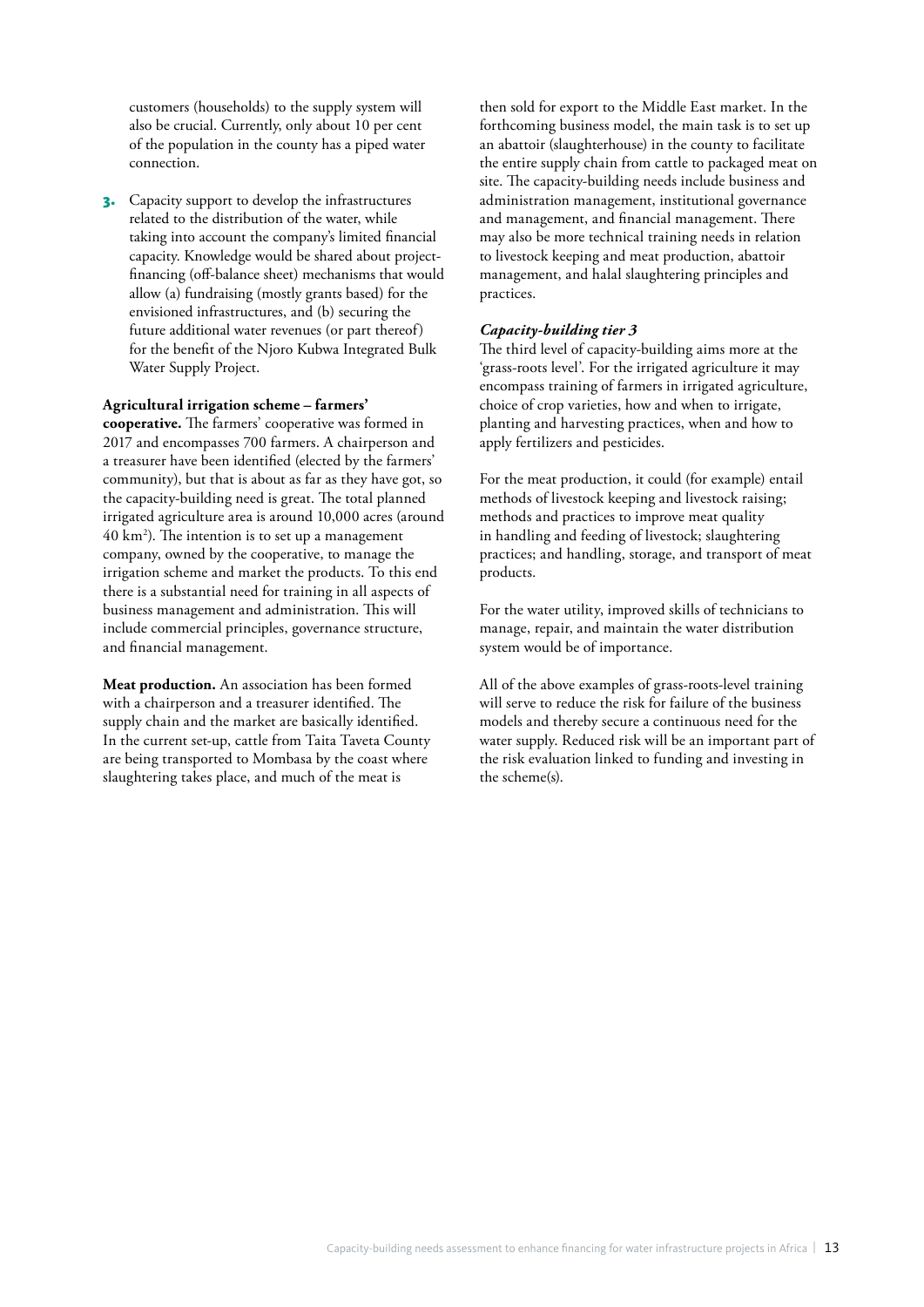### <span id="page-13-0"></span>3.5 Enugu Water Supply Project, Nigeria

#### 3.5.1 Background

Enugu is the capital city of Enugu State in south-<br>eastern Nigeria with a population of around 1 million people.

Drinking water for Enugu city is mainly supplied from two water production facilities. The largest is the Ajalli Water Treatment Plant, which has a total design output capacity of 77,000  $\text{m}^3$  per day, and the smaller is the Oji River Water Supply Scheme, whose total design output capacity is 50,000  $\mathrm{m}^3$  a day. There is a third source: the colonial era water supply scheme called the Iva Valley Spring, with a capacity of  $4,500 \text{ m}^3$  per day. Thus, the total installed capacity from the three water production facilities is 131,500  $\mathrm{m}^3$  per day.

Comparison of annual operational costs with the annual sales shows a major financial gap during the last three years. The current revenues of the Enugu State Water Corporation (ENSWC) represents no more than 9 per cent of the current operating costs. This apparently reflects poor management capacity of the utility, which is largely reliant on government subsidies due to its current low capacity for cost recovery and revenue management. One of the main causes of low cost recovery is poor water supply services leading to the fact that many households are not willing to pay the bill since they do not receive enough water.

ENSWC's active domestic connections cover only 4 per cent of Enugu State's population. After adding non-active connections, ENSWC still only covers 6 per cent of the state's population. With its installed capacity, ENSWC could cover up to 18 per cent of the population.

The federal government of Nigeria has been focusing for many years on reformation, policy development, and capacity-building of the states to provide reliable and sustainable water supply services for the people. International organizations also provide support to the federal and state authorities to improve water supply and sanitation services in the country – for example, the World Bank recently financed the water supply and sanitation reformation project (2004–2013). But a growing population and an ever-increasing demand for water and sanitation requires a greater effort beyond present endeavours. This means that a strong and capable administration and an effective management system should be in place to deliver sustainable water supply and sanitation services.

In addition to the institutional frameworks, financial model, and tariff system, ENSWC also needs to rehabilitate and upgrade the water supply infrastructure and tools. For example, laying of new pipes of

various capacities and diameters for transmission and distribution networks as recommended by a consultancy firm (Hydroconseil); rehabilitation of the Ajali and Oji river treatment plants, replacement of five pumps at the Oji plant, and another five pumps at the pumping stations; installation of a dedicated power line to secure the plant's electricity supply; and installation of meters for the connected households.

Data from a 2011 UNICEF survey indicates that 20 per cent of Enugu State households, and 39 per cent of Enugu State's urban households get piped drinking water. Similar data were also reported in the World Bank evaluation report in 2017, which indicated that 40 per cent connection was achieved at the country level. But current data, from Enugu's assessment report, show low and even worse coverage because the network requires intensive rehabilitation, and operational management of water supply utility is inadequate.

#### 3.5.2 Capacity-building assessment

SIWI, through its Africa Regional Country office, provided technical support to ENSWC to develop a consistent financial model and affordable tariff structure that enables ENSWC to recover its operational costs and ensure sustainable service provision to the households. The financial model will strengthen the cost-recovery practices for improving access to domestic and international capital to allow sustainable water infrastructure development and reliable water supply services to Enugu city.

In addition, SIWI conducted a capacity-building assessment to identify the gaps and weakness of ENSWC in terms of technical capability, financial management, administration, billing system, and operation and maintenance. The capacity-building assessment was conducted through:

- 1. Collection of data and information through a questionnaire, which was responded to by 16 civil servants from ENSWC
- 2. Video conference call with the senior management team of ENSWC to discuss their needs and challenges.

In 2013, a water supply reform project of the World Bank was completed in Enugu. A World Bank evaluation in 2017 reported that the project initially exceeded the outcome target of 40 per cent for new household connections at the country level. Since then the number of connections has declined. The reason for this is that – because of poor operation and maintenance management, and lack of reliable water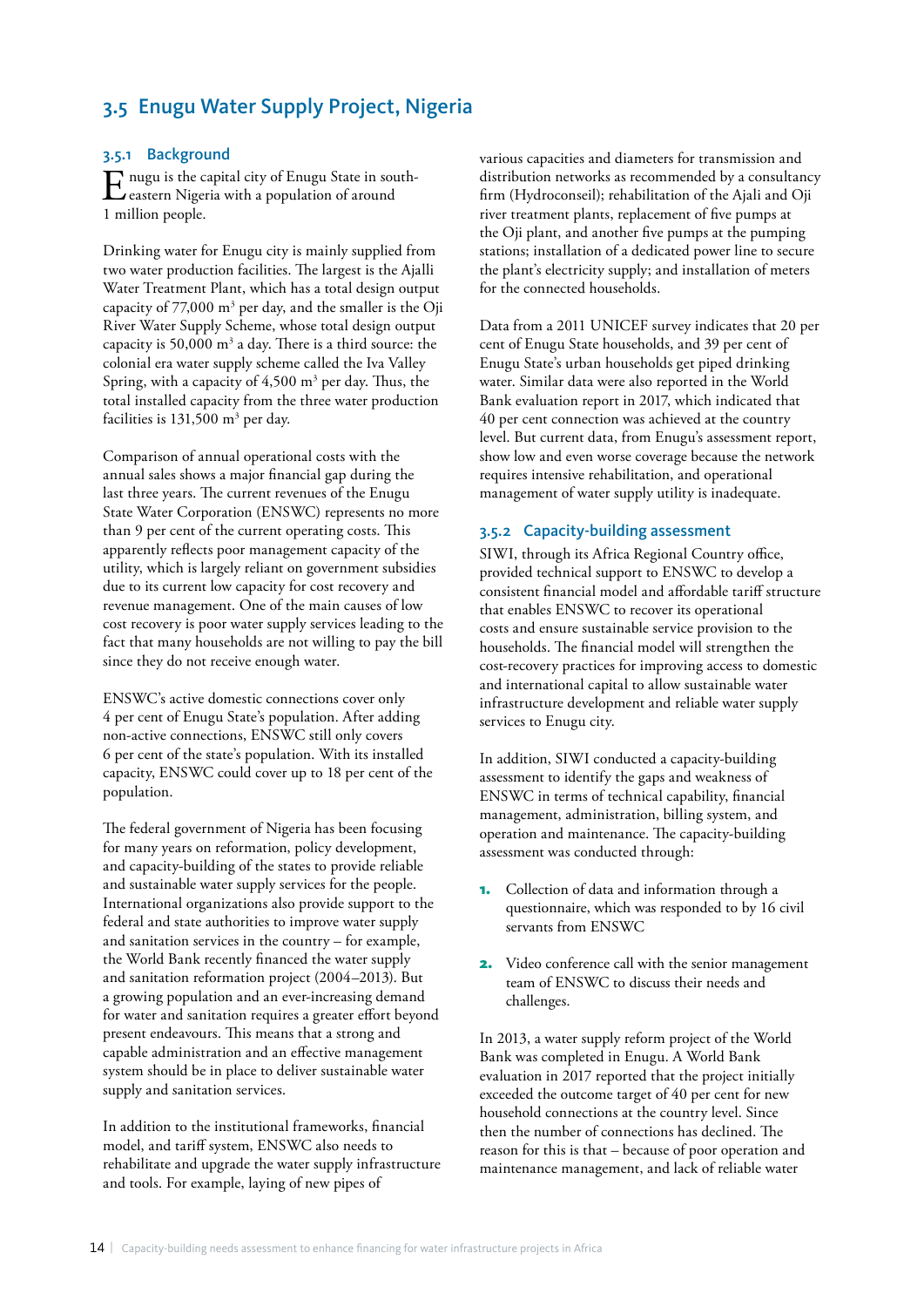supply services – most households have disconnected from the network. Also, inadequate administrative capacity and poor infrastructure capacity made households even more unwilling to pay their water bills. The low tariff and poor billing recovery were another cause for reduction of the World Bank project achievement. In addition, a lack of autonomy for state water authorities vis-à-vis state administrative structures also hampered progress towards reform and limited the supervision ability and leverage of the Federal Ministry of Water Resources (MMWR).

ENSWC is now 90 per cent subsidized due to poor billing recovery and insufficient water supply services. According to ENSWC, the total annual budget provided by the state government for the operation of the utility is about NGN 1.5 billion (about USD 414,000). ENSWC's operations are restricted by its bureaucratic financial management processes and its lack of financial autonomy. It has no systematic financial system and its cash and balance sheets are handled manually. The utility has only government internal audit system without involving third-party auditing, which would provide better checks and control to ensure transparency, coherence, and costeffectiveness. Its procurement system is based on the national procurement policy with competitive bidding process. Evaluation of bids goes through a long process which is part of the government bureaucracy and a complex administration system.

Project and programmatic risk analysis systems are not in place. The overarching goal of the Enugu Water Policy reflects the key aspects of good water services such as adequacy, reliability, quality, affordability, and sustainability. Thus, the ENSWC law and water policy is adequate in most respects, but they have not been fully implemented. Furthermore, ENSWC does not have a long-term business plan in place. The last business plan, for 2009–2013, was developed in 2008, but it expired before being implemented.

In addition to governance aspects, ENSWC management also proposed rehabilitation of infrastructure, particularly increasing pipe capacity to support the required level of discharge for transmission and distribution networks to provide reliable water supply at an acceptable service level to the households. Of four pumps only one is functional, so the water production capacity is lower than the design capacity while the demand is high.

The expansion of water supply transmission and distribution networks is also essential in order to reach poor people living in suburban areas, which are unable to afford to buy water from vendors. The utility authority also emphasized the need to improve the technical capacity of its engineering department. Gender balance is also poor with only 3 women employees out of 396 staff.



Children collecting water in Abuja, Nigeria. Worldwide, more than a billion people do not have access to safe drinking water. Photo: Fabian Plock/Shutterstock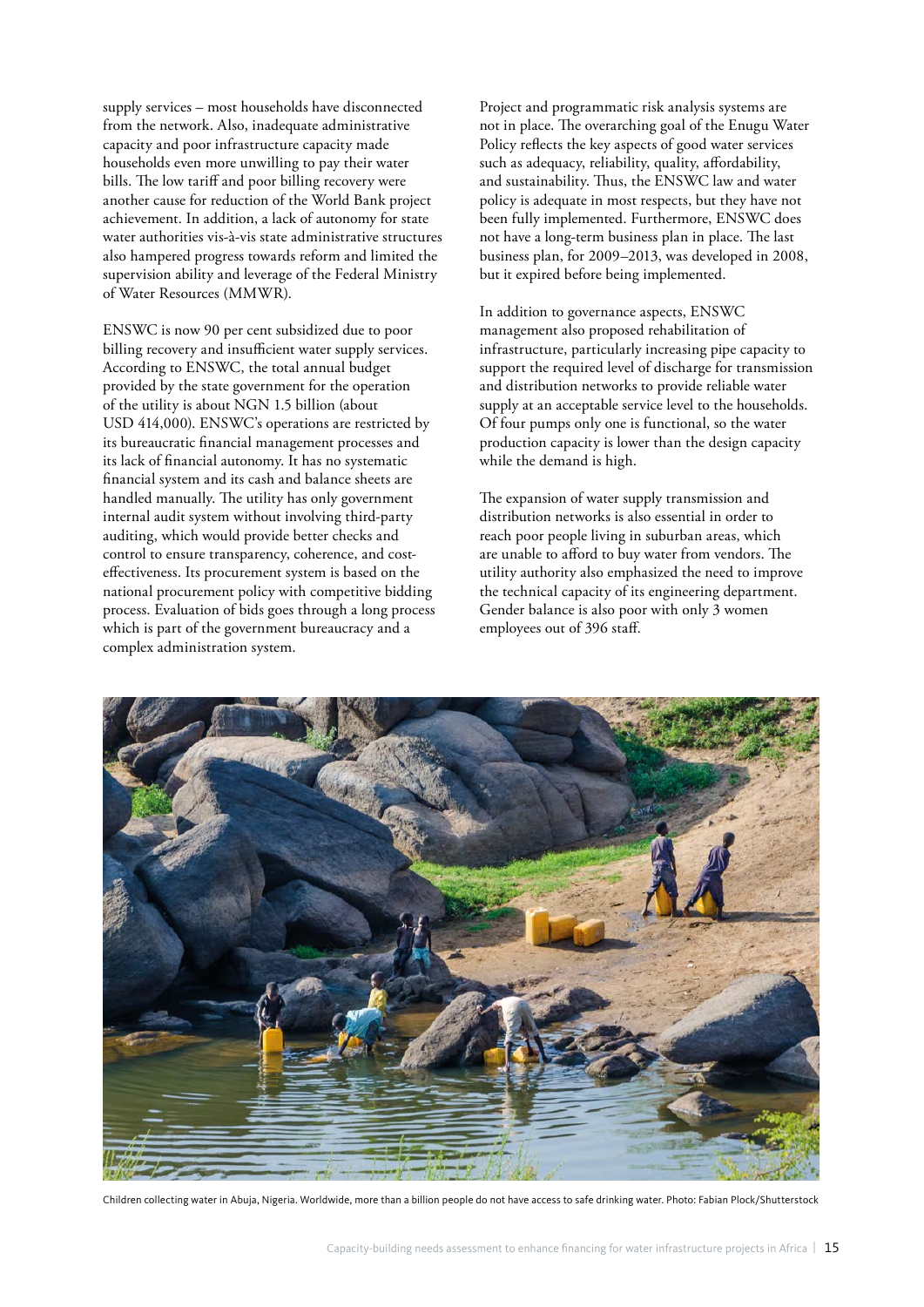#### 3.5.3 Capacity-building needs

ENSWC management requires good knowledge of water governance and there is also a need of an overarching water supply policy and strategy for the state. ENSWC staff should improve their technical and management capacities so that they are able to manage and operate the utilities on the basis of good water governance criteria such as equity, accountability, coherency of policy and action, responsiveness, integration, and ethical guidelines to meet the domestic demand. In particular, the relevant department and stakeholders should also improve their administrative and financial management capacities.

Strong and capable water supply utility management is needed to ensure effective and efficient commercial and technical operations. The core values of the utility should be defined clearly as guiding principles that motivate staff behaviour, defining how staff act internally and externally. Organizational strategy, and competent and experienced human resources, are two more core components of utility management. Meanwhile, knowledge of water governance system is required to define rules, practices, and processes through which decisions on the management of water resources and services are taken and implemented, and decision-makers are held accountable.

Local authorities would benefit from improved knowledge of good water governance and integrated water management. This would enable them to improve water supply management tools and institutional frameworks. Not only would this allow them to provide better water supply services, but it would possibly help attract donors to financially support the rehabilitation of infrastructure systems.

Capacity-building on how to engage community/ household participation for decision-making in the management of the urban water system, including discussion with households on the affordability of the tariff system, is also desirable. All these efforts would improve the management and administrative competence of ENSWC and would make the organization more capable of generating sufficient revenue through improved billing recovery systems for better operational management and maintenance of the utility.

Based on the current organizational structure, capacitybuilding needs have been identified for existing staff of the utility (Table 2).

| <b>Department</b>                                 | Capacity-building                                                                                                                                                                                                                                                                                                                                                                                                                                                                                     |
|---------------------------------------------------|-------------------------------------------------------------------------------------------------------------------------------------------------------------------------------------------------------------------------------------------------------------------------------------------------------------------------------------------------------------------------------------------------------------------------------------------------------------------------------------------------------|
| Senior management or<br><b>Board of Directors</b> | • Good governance, strategic objectives, and organization policy development and implementation<br>Guiding principles, business plan, core values, and business development                                                                                                                                                                                                                                                                                                                           |
| Administrative<br>department                      | • Management services, staff discipline, managing customer relations<br>Supervision and control of general, administration, finance, and commercial files<br>٠<br>• Human resources management                                                                                                                                                                                                                                                                                                        |
| <b>Finance and Supplies</b><br>Department         | • Financial management<br>Managing operating expenditures and incomes<br>$\bullet$<br>Monthly, quarterly, and annual account management<br>$\bullet$<br>Reconciling payments on the electronic platform<br>٠<br>Check and balance sheet management and audit<br>$\bullet$<br>Procurement (works, goods, and services)<br>٠                                                                                                                                                                            |
| <b>Engineering Department</b>                     | Baseline performance data, network design and expansion, feasibility studies for groundwater supply,<br>$\bullet$<br>hydrological and hydraulic analysis<br>Construction and rehabilitation of infrastructure; national water quality standard; monitoring and<br>$\bullet$<br>evaluation of transmission and distribution networks, pumping stations, and treatment plant; meter<br>improvement and installation<br>Technical terms of reference for procurement process, risk analysis<br>$\bullet$ |
| <b>Commercial Department</b>                      | Billing recovery system, reading meters<br>$\bullet$<br>Raising bills and posting of payments, encouraging customers to pay bills<br>٠<br>• Household connection planning                                                                                                                                                                                                                                                                                                                             |

#### Table 2. Capacity-building needs identified for existing staff of the utility Enugu State Water Corporation (ENSWC)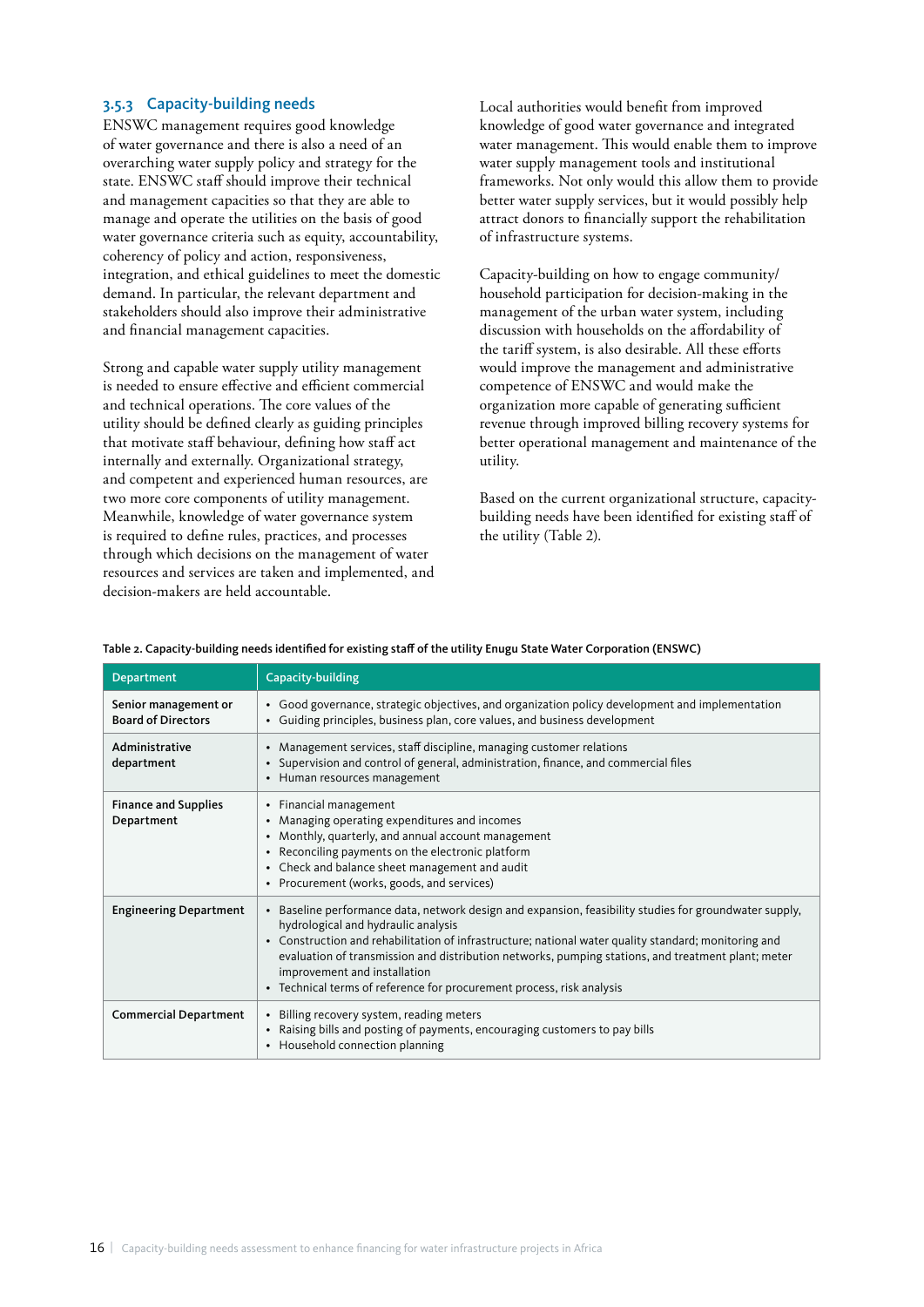### <span id="page-16-0"></span>3.6 Niger Basin Authority

Establishment of a Regional Climate Change Adaptation Fund (FRACC) and basin-wide payment for environmental services as part of the Integrated Program for Development and Adaptation to Climate Change in the Niger Basin (PIDACC/NB)

This section is based on interviews with staff at the Authority (NBA), Deutsche Gesellschaft für Internationale Zusammenarbeit (GIZ), and the World Bank, July 2018.

### 3.6.1 Background

The NBA was founded in 1964 as the River Niger Commission. In 1980, it was re-founded as the Niger Basin Authority to serve the nine member countries being riparian states to the River Niger (Benin, Burkina Faso, Cameroon, Chad, Côte d'Ivoire, Guinea, Mali, Niger, and Nigeria). While focusing mainly on water and hydroelectric resources, the NBA nations also use the organization to harmonize their development of energy, agriculture, forestry, transport, communications, and industrial resources. The NBA has worked to create an Integrated Development Plan of the Basin, focusing especially on crossboundary projects. While not the original focus of the NBA, environmental protection from the threats of desertification, deforestation, and pollution of the rivers by agriculture and industry has become a major theme of its work.

Water erosion and silting have a major impact in the Niger basin, not only for downstream flows and the maintenance of biological balances and natural ecosystems, but also for habitats and all socio-economic activities. These phenomena, amplified over time with recurrent droughts, have weakened the living conditions of the populations and biodiversity in the Niger basin. The NBA has adopted a Water Charter that provides for the use of water in the basin to take into account the principles of: (a) equitable and reasonable use of water resources in the basin; (b) non-damaging use of water resources; (c) precaution and prevention; and (d) 'polluter-payer and user-payer'.

The Integrated Program for Development and Adaptation to Climate Change in the Niger Basin (PIDACC/NB) is justified by the need to promote sustainable social development, and to protect the major water infrastructures built in the basin and the main wetlands of the Niger basin. It will also consolidate and extend the important achievements of the previous

program against silting in the Niger basin. It aims to implement basin-wide actions in each of the nine member countries of the NBA.

It has been decided to set up a regional fund for climate change adaptation (FRACC) to finance the implementation of payments for environmental services (PES). SIWI Africa has agreed to finance consultancy services to support the NBA in establishing the FRACC and PES mechanisms.

#### 3.6.2 Capacity-building needs

Two visits to NBA have been undertaken, the last in July 2018, during which interviews were conducted with staff at NBA, GIZ, and the World Bank. These confirmed similar views on capacity-building needs within NBA. The following main points were highlighted during the interviews.

- NBA is in general under-staffed with respect to the current workload. This refers both to the basic administration and finance operations, as well as to staff for technical operational know-how.
- A number of key staff will retire in the near future. There is a need to develop a plan for replacement of these staff in order not to lose important institutional memory and knowledge.
- The World Bank has suggested the establishment of a finance mobilization team, which would be dedicated to looking into long-term financial sustainability of NBA and make efforts to broaden its portfolio of financial support, including innovative funding mechanisms.

The World Bank, in collaboration with several other donors, conducted an institutional and organizational audit of NBA. The audit was carried out by KPMG Côte d'Ivoire. However, the clients (World Bank and other donors) were not satisfied with the audit and demanded a complementary audit be carried out. The report of the complementary audit was expected to be finalized in October 2018, but it was further delayed well into 2019 and then not made public. Despite not having access to this complementary audit with possible additional capacity-building needs and staffing at NBA outlined, a strengths, weaknesses, opportunities, and threats (SWOT) exercise has been conducted for NBA (Table 3).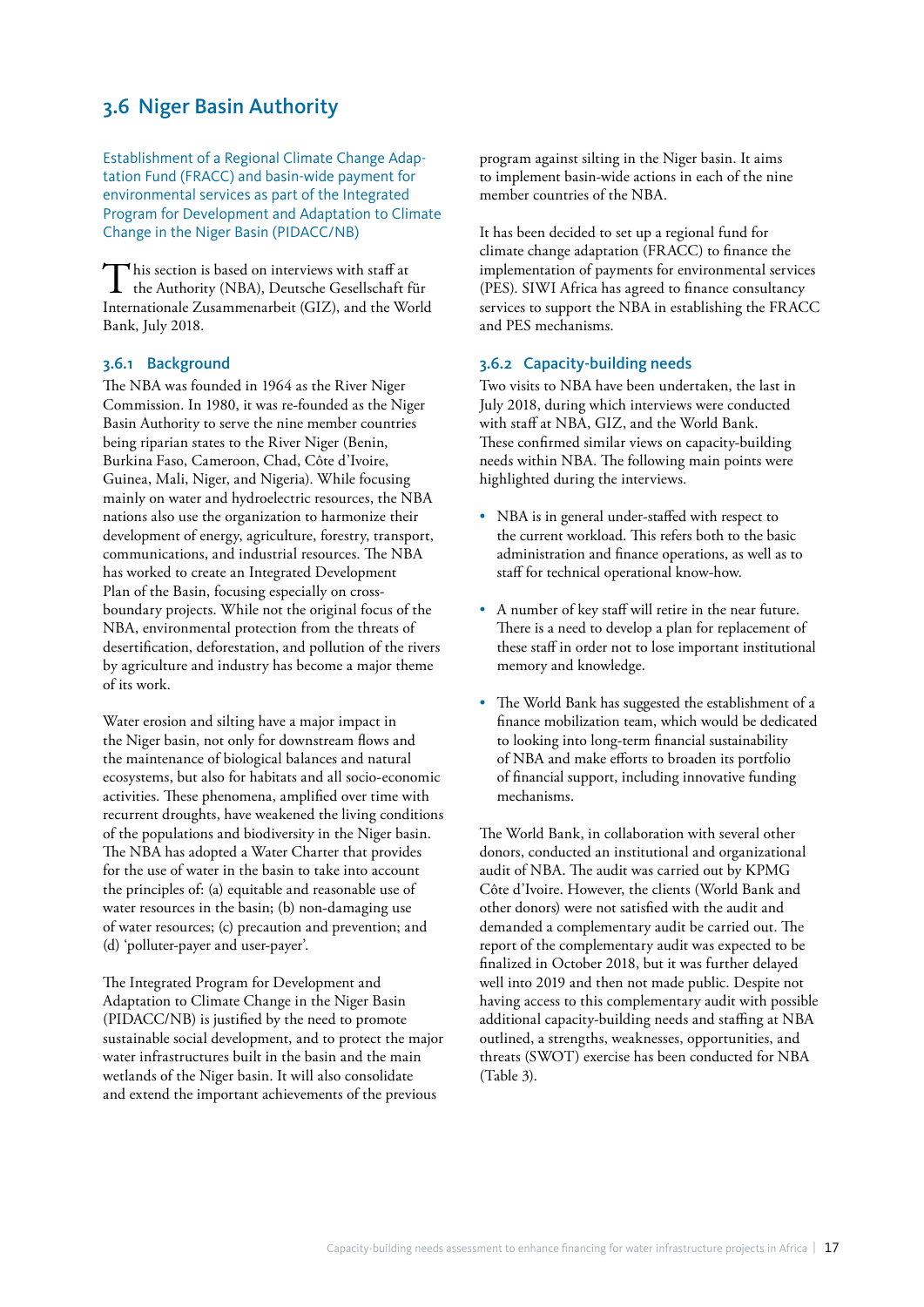#### Table 3. A strengths, weaknesses, opportunities, and threats (SWOT) exercise of the Niger Basin Authority (NBA)

| <b>Strengths</b>                                                                                                                                                                                                                                                                                                                                                                                                       | <b>Opportunities</b>                                                                                                                                                                                                                                                                                                                                                                                                                                           |  |
|------------------------------------------------------------------------------------------------------------------------------------------------------------------------------------------------------------------------------------------------------------------------------------------------------------------------------------------------------------------------------------------------------------------------|----------------------------------------------------------------------------------------------------------------------------------------------------------------------------------------------------------------------------------------------------------------------------------------------------------------------------------------------------------------------------------------------------------------------------------------------------------------|--|
| • Well-organized institution<br>• Established in the 1960s<br>• Tools in place (Water Charter) that supersedes local institution-<br>al framework<br>• Technical expertise available<br>• Highly consultative institution (e.g. the Water Charter process,<br>which was a full consultative process with the member states)<br>• Strong control and procedures supported by a coherent organi-<br>zational structure   | • Water Charter and annexes should allow the NBA to play a<br>more active role in basin management<br>Other basin organizations present examples of regional mech-<br>anisms that are a success<br>Donors have renewed their engagement, which shows confi-<br>dence in the institution<br>• Willingness to create additional funding mechanisms (including<br>through the regional fund for climate change adaptation and<br>payments for ecosystem services) |  |
| Weaknesses                                                                                                                                                                                                                                                                                                                                                                                                             | <b>Threats</b>                                                                                                                                                                                                                                                                                                                                                                                                                                                 |  |
| • Challenges to retrieve member states' fees<br>• No buffer in case of liquidity shortage<br>• Limited funding to properly develop the envisioned mandates<br>• Regional/political interferences<br>• Long execution processes (9 states to represent)<br>• Currently understaffed with retirements ahead<br>• Shortage of financial governance skills linked to project devel-<br>opment and to resource mobilization | Different positions on what the NBA role should be in terms<br>of regional governance vs implementation (even among the<br>group of donors)<br>Pressure on national budgets limits the potential to increase<br>$\bullet$<br>national contributions to the NBA<br>Replacement of current experts who will retire (human re-<br>$\bullet$<br>sources management problem)                                                                                        |  |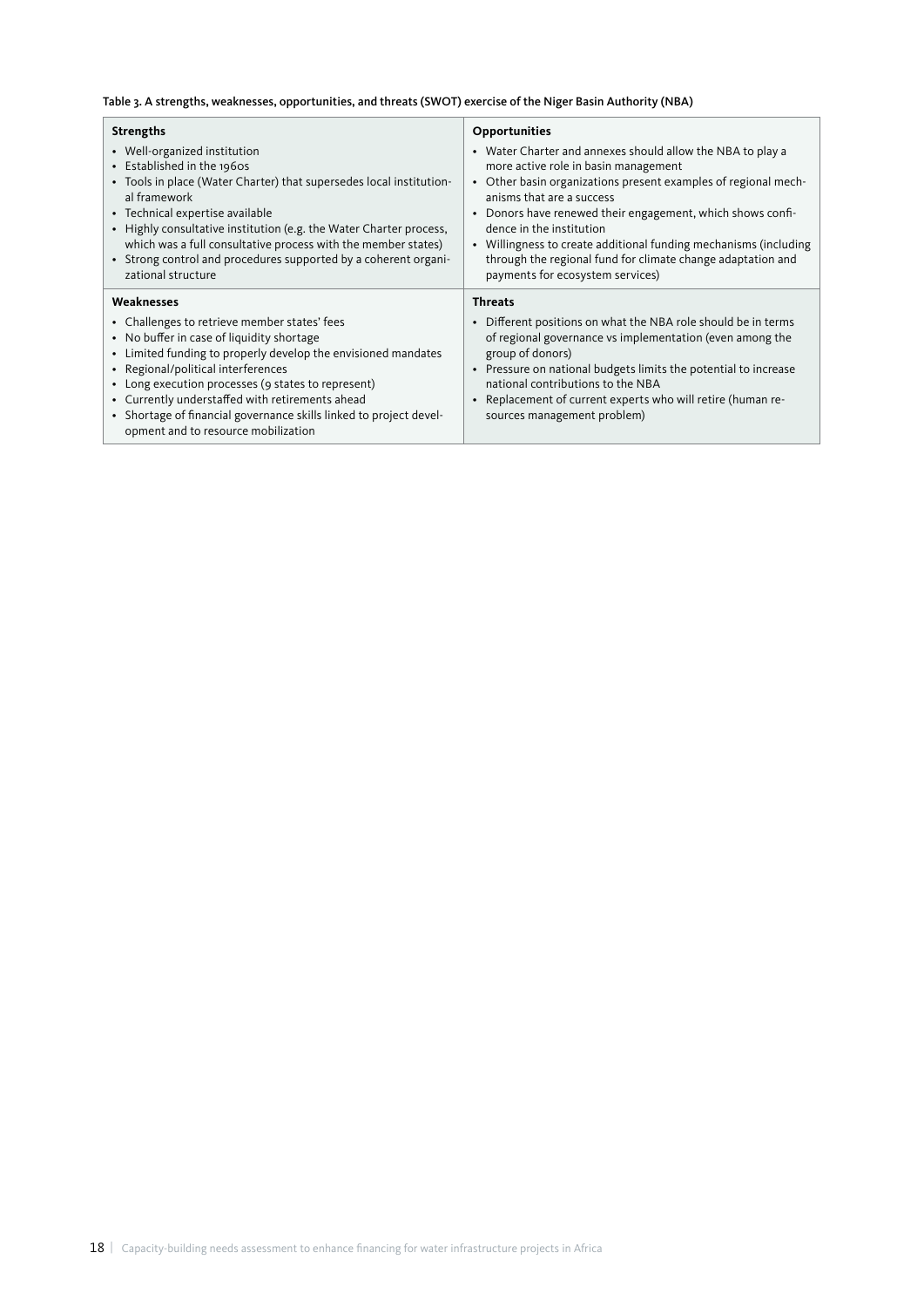## <span id="page-18-0"></span>4.Conclusions

Lack of financing for improved water infrastructure<br>is a major global concern, particularly important in developing countries, and the need may be greatest in Africa. Most actors and policy-makers involved in the water infrastructure sector know that financial flows, whether from public investments or grants, are insufficient to meet the huge demand for investments to ensure water, food, and energy security.

Currently, there is a large gap between the need for water infrastructure investments and potentially available funding. A major reason for this is that many of the implementing agencies are not sufficiently credible in terms of financial management and administration capability. Accountability and transparency of the organizations and how financial resources are handled may not be robust enough, causing investors to hesitate to make financial commitments. In most cases in Africa, government institutions are responsible for development of water infrastructure for the benefit of their citizens. When administrative and financial capacity is low, improving this government capacity (to achieve better governance) becomes imperative for bridging the water infrastructure financing gap.

Part of the reason for a lack of access by African governments to sufficient credit for infrastructure development is insufficient investment in the soft aspects of the infrastructure development, such as capacity-building, training, and raising integrity levels – all of which contribute to improved governance frameworks. These governance frameworks are essential for lowering the risk profile associated with specific water infrastructure projects and attracting the participation of a range of investors.

In addition, social and environmental capacity and expertise within implementation organizations may be asked for. Such knowledge is essential when it comes to, for instance, undertaking environmental and social impact assessments of planned projects. Knowledge in cross-cutting issues such as gender aspects, poverty reduction, human rights, and climate change are other areas of expertise of great importance. However, most cutting-edge expertise can also be brought in on demand, while basic transparent administrative and financial functions have to be inherent in any organization.

The six pilot projects presented in this report are all different in their background, context, and governance structure. Four are transboundary and two are national projects. Only one is a private business venture, while the others are under government governance. However, in nearly all cases, basic financial administrative capacity is listed as an important capacity-development need. This lowest common denominator sheds light on one of the most crucial aspects when it comes to attracting funding, namely that the implementing agency is financially accountable, can demonstrate financial and administrative transparency, and has a robust management and accounting system in general. The organization needs to instil trust in the potential financier that financial and administrative management will not be a shortcoming when it comes to implementing the project.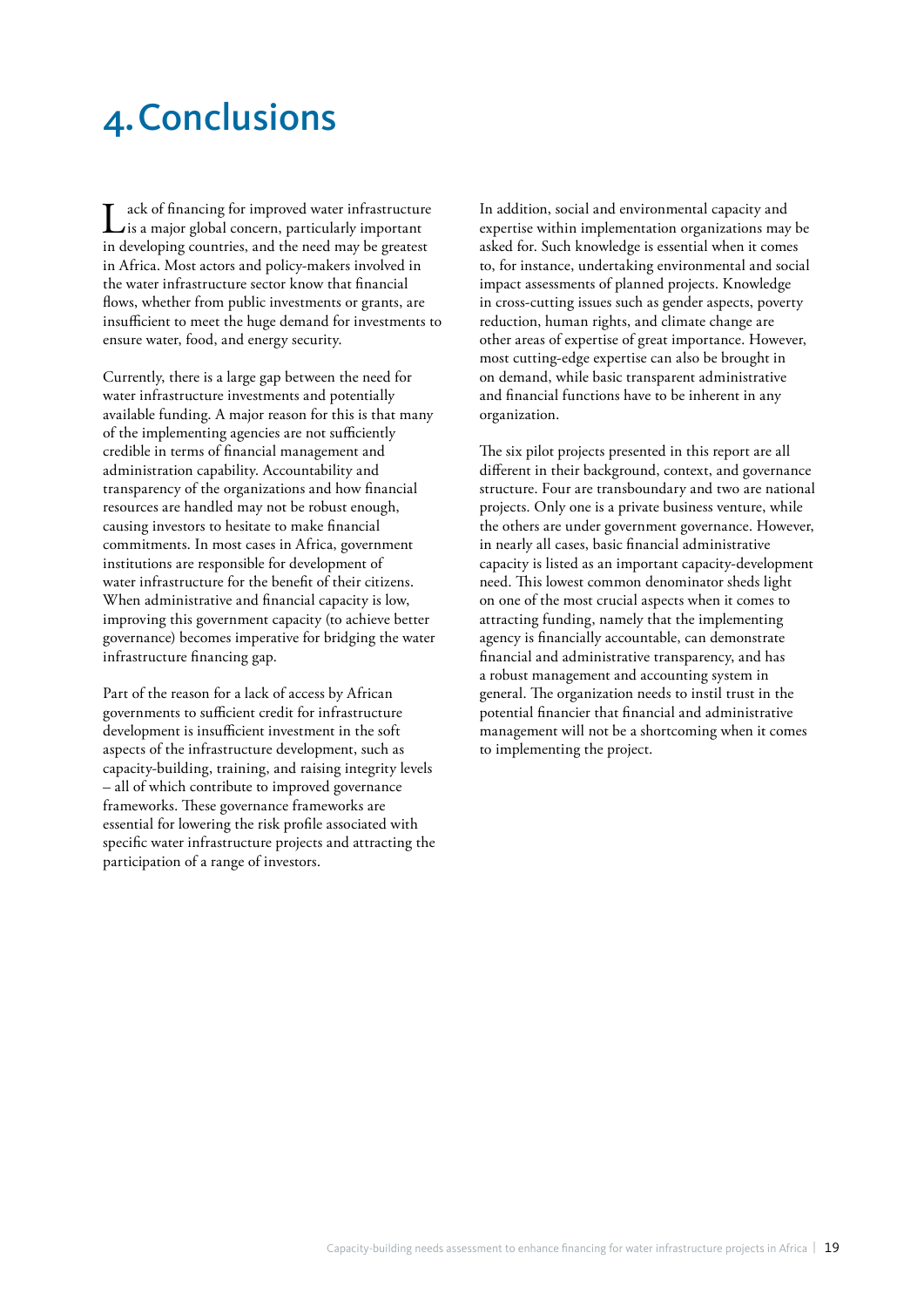## <span id="page-19-0"></span>5. Summary

The capacity-building needs are quite different for<br>the different pilot projects. However, financial and administrative capacity is clearly something that

all project organizations would benefit from. Table 4 summarizes the main capacity-building needs for the different organizations.

#### Table 4. Summary of the main capacity-building needs for the six pilot projects

| Country/<br><b>location</b>                                                                                                      | Name of project                                                                                                | Type of<br>organization                               | Areas of capacity-building need                                                                                                                                                                                                                                                                                                                                                                                                                                                                                                                                                                 |
|----------------------------------------------------------------------------------------------------------------------------------|----------------------------------------------------------------------------------------------------------------|-------------------------------------------------------|-------------------------------------------------------------------------------------------------------------------------------------------------------------------------------------------------------------------------------------------------------------------------------------------------------------------------------------------------------------------------------------------------------------------------------------------------------------------------------------------------------------------------------------------------------------------------------------------------|
| Lesotho,<br>South Africa,<br><b>Botswana</b>                                                                                     | Orange-Sengu River Basin<br>Commission (ORASECOM) and<br>the Lesotho-Botswana Water<br>Transfer Scheme (L-BWT) | Multi-<br>governmental<br>river basin<br>organization | • Law and regulation<br>• Financing and public-private partnership (PPP)<br>Socio-economic conditions and impact assessment                                                                                                                                                                                                                                                                                                                                                                                                                                                                     |
| Tanzania and<br>Malawi                                                                                                           | Songwe River Basin Commission                                                                                  | Multi-<br>governmental<br>river basin<br>organization | • Capacity to update the financial model and plan<br>for development<br>• Financial management and support system<br>• Procurement and contracting capacity<br>Legal know-how and capacity<br>• Information and communications technology (ICT)<br>• Awareness training on cross-cutting issues                                                                                                                                                                                                                                                                                                 |
| Nile Equatorial<br>Countries                                                                                                     | Nile Equatorial Lakes Subsidiary<br>Action Program (NELSAP)                                                    | Multi-<br>governmental<br>member<br>organization      | • Project financial structuring and implementation<br>management<br>• Project risk analysis, land acquisition, environmental<br>impact assessment, and due-diligence study<br>• Project procurement and ensuring project funding<br>source, operation, and maintenance                                                                                                                                                                                                                                                                                                                          |
| Kenya                                                                                                                            | Njoro Kubwa Integrated Bulk<br>Water Supply Project                                                            | Private sector<br>company<br>(Miraadi Water)          | • Capacity-building of Miraadi Water on the ability<br>to package and present the project in an attractive<br>format, suitable for both grant providers and private<br>investors<br>• To strengthen the performance of the three intended<br>buyers of water from the bulk water supplier - farming<br>cooperative, water utility, meat production<br>• At the grass-roots level aimed at farmers, livestock<br>keepers, and water technicians                                                                                                                                                  |
| Nigeria                                                                                                                          | Enugu Water Supply Project                                                                                     | State water utility                                   | • Good governance<br>• Development of a water supply policy and strategy<br>• Business plan, core values, and business development<br>• Human resources management and discipline,<br>managing customer relations<br>• General administration and finance<br>• Baseline performance data, network design and<br>expansion, feasibility studies for groundwater supply,<br>hydrological and hydraulic analysis<br>• Construction and rehabilitation of infrastructure<br>• Billing recovery system, reading meters, raising bills,<br>and posting of payments<br>• Household connection planning |
| Niger basin<br>countries<br>(Benin,<br>Burkina Faso,<br>Cameroon,<br>Chad, Côte<br>d'Ivoire,<br>Guinea, Mali,<br>Niger, Nigeria) | Niger Basin Authority (NBA)                                                                                    | Multi-<br>governmental<br>river basin<br>organization | • Human resource management and staff development<br>plan<br>• Staff retirement replacement plan<br>• Financial and administrative operation and<br>sustainability<br>• Fundraising and business development                                                                                                                                                                                                                                                                                                                                                                                    |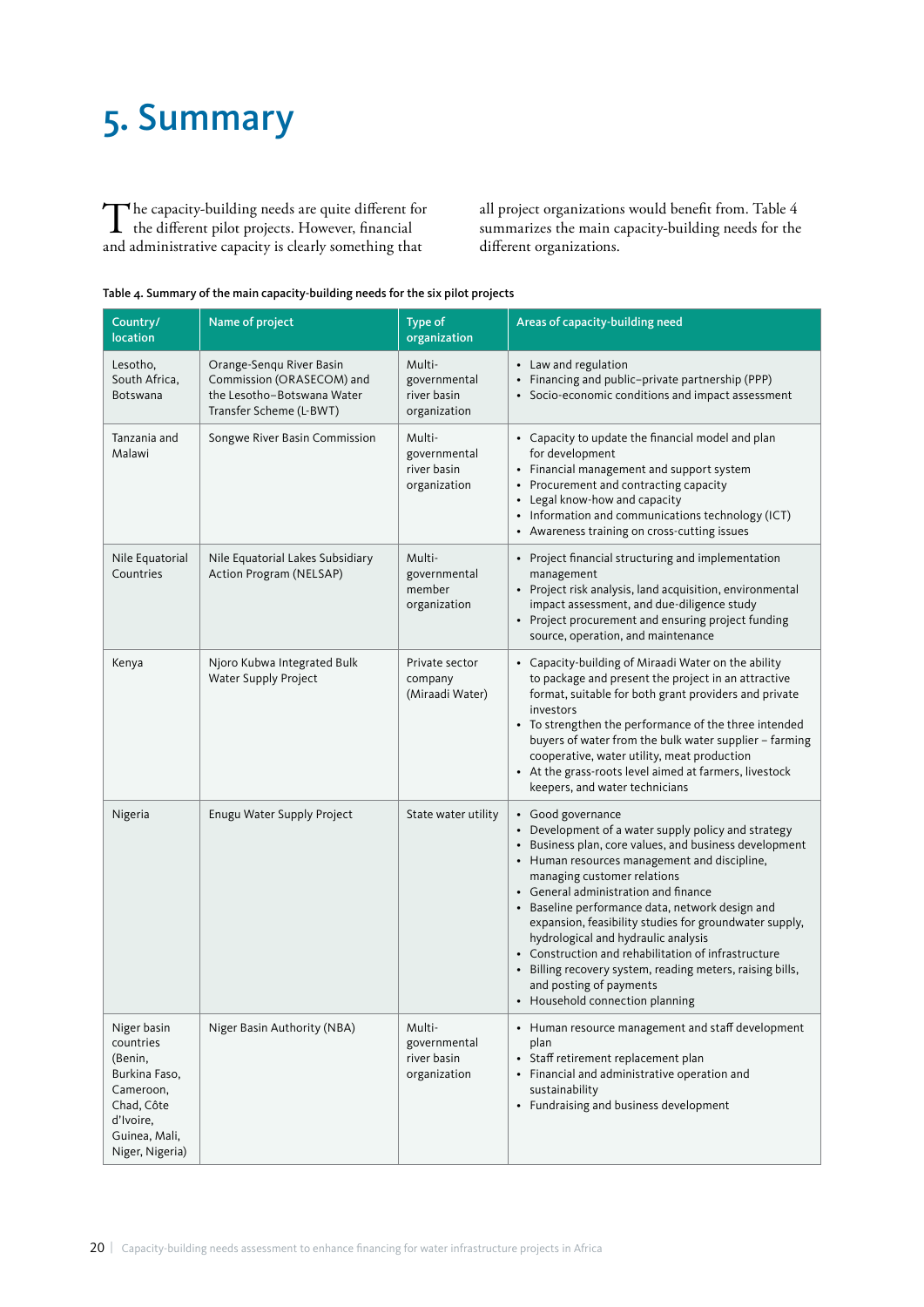#### Authors

This paper has been authored in 2020 by Mats Eriksson and Said Sadat, and supported by SIWI's AEWPP team including Ziyanda Mpakama, Anton Earle, Elizabeth A. Yaari, and Xanani Baloyi. The AEWPP team would like to thank all staff at the institutions presented in the six case studies in this report for constructive collaboration. Any inaccuracies remaining in the text are entirely the responsibility of the authors.

#### About SIWI

Stockholm International Water Institute (SIWI) seeks to strengthen water governance for a just, prosperous, and sustainable future.

For more information on the AEWPP please visit [www.siwi.org](http://www.siwi.org) or contact Ziyanda Mpakama, AEWPP Programme Manager, at [ziyanda.mpakama@siwi.org](mailto:ziyanda.mpakama@siwi.org).

To access SIWI publications, please visit [www.siwi.org.](http://www.siwi.org)